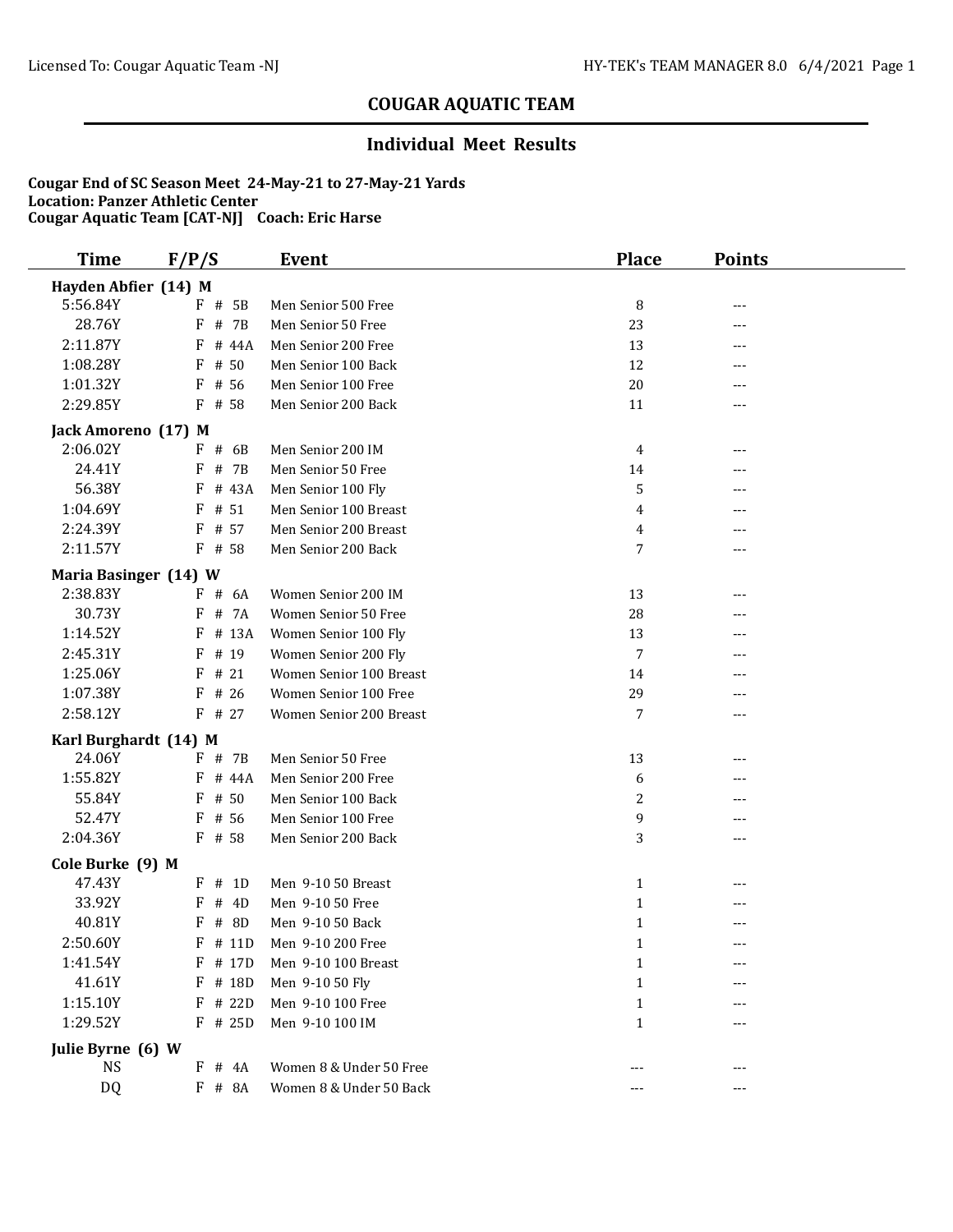### **Individual Meet Results**

| <b>Time</b>                       | F/P/S       | <b>Event</b>             | <b>Place</b>   | <b>Points</b> |
|-----------------------------------|-------------|--------------------------|----------------|---------------|
| Sydney Byrne (10) W               |             |                          |                |               |
| 46.97Y                            | $F$ # 1C    | Women 9-10 50 Breast     | $\mathbf{1}$   | ---           |
| 37.92Y                            | # 4C<br>F   | Women 9-10 50 Free       | 5              | ---           |
| 1:34.82Y                          | # 16C<br>F  | Women 9-10 100 Back      | 3              | ---           |
| 1:45.72Y                          | F<br># 17C  | Women 9-10 100 Breast    | $\overline{c}$ | ---           |
| 53.39Y                            | F # 18C     | Women 9-10 50 Fly        | 5              | ---           |
| Benjamin Cecere (10) M            |             |                          |                |               |
| 49.18Y                            | # 1D<br>F   | Men 9-10 50 Breast       | 3              | ---           |
| 37.54Y                            | # 4D<br>F   | Men 9-10 50 Free         | 5              |               |
| 43.38Y                            | # 8D<br>F   | Men 9-10 50 Back         | 4              |               |
| 3:06.47Y                          | # 11D<br>F  | Men 9-10 200 Free        | 3              |               |
| 1:35.34Y                          | $F$ # 16D   | Men 9-10 100 Back        | 3              | ---           |
| 45.09Y                            | # 18D<br>F  | Men 9-10 50 Fly          | 3              | ---           |
| 1:24.99Y                          | F<br># 22D  | Men 9-10 100 Free        | 4              | ---           |
| 1:41.61Y                          | $F$ # 25D   | Men 9-10 100 IM          | 4              | ---           |
| Tyler Cecere (7) M                |             |                          |                |               |
| 1:11.97Y                          | $#$ 1B<br>F | Men 8 & Under 50 Breast  | 3              | ---           |
| 52.28Y                            | F<br># 4B   | Men 8 & Under 50 Free    | $\overline{c}$ |               |
| 57.12Y                            | # 8B<br>F   | Men 8 & Under 50 Back    | $\mathbf{1}$   |               |
| 1:57.96Y                          | $F$ # 22B   | Men 8 & Under 100 Free   | 3              | ---           |
| Olivia Chen (8) W                 |             |                          |                |               |
| 50.27Y                            | # 8A<br>F   | Women 8 & Under 50 Back  | $\mathbf{1}$   | ---           |
| 1:57.76Y                          | # 10A<br>F  | Women 8 & Under 100 Fly  | $\mathbf{1}$   | ---           |
| 1:52.14Y                          | # 16A<br>F  | Women 8 & Under 100 Back | $\mathbf{1}$   | ---           |
| 57.09Y                            | # 18A<br>F  | Women 8 & Under 50 Fly   | $\overline{c}$ | ---           |
| 1:37.40Y                          | # 22A<br>F  | Women 8 & Under 100 Free | $\mathbf{1}$   |               |
| 2:01.37Y                          | $F$ # 25A   | Women 8 & Under 100 IM   | 2              | ---           |
| Raghav Cholappadi (17) M          |             |                          |                |               |
| 2:05.92Y                          | $F$ # 6B    | Men Senior 200 IM        | 3              |               |
| 24.38Y DQ                         | F # 7B      | Men Senior 50 Free       | $- - -$        |               |
| 56.60Y                            | # 43A<br>F  | Men Senior 100 Fly       | $\overline{7}$ | ---           |
| 1:56.64Y                          | # 44A<br>F  | Men Senior 200 Free      | 7              | ---           |
| 2:03.14Y                          | F<br># 49   | Men Senior 200 Fly       | $\overline{c}$ | $---$         |
| 59.25Y                            | $F$ # 50    | Men Senior 100 Back      | 6              | ---           |
| 52.66Y                            | $F$ # 56    | Men Senior 100 Free      | 10             |               |
| 2:04.83Y                          | $F$ # 58    | Men Senior 200 Back      | 4              | ---           |
|                                   |             |                          |                |               |
| Aimee Cicchelli (9) W<br>1:00.79Y | $F$ # 1C    | Women 9-10 50 Breast     | 6              | ---           |
| 49.55Y                            | F<br># 4C   | Women 9-10 50 Free       | 8              |               |
| 49.40Y                            | F<br># 8C   | Women 9-10 50 Back       | 6              |               |
| 1:02.15Y                          | # 18C<br>F  | Women 9-10 50 Fly        | 6              |               |
| 1:48.24Y                          | F # 22C     | Women 9-10 100 Free      | 5              |               |
| 2:05.59Y                          | F # 25C     | Women 9-10 100 IM        | 4              |               |
|                                   |             |                          |                |               |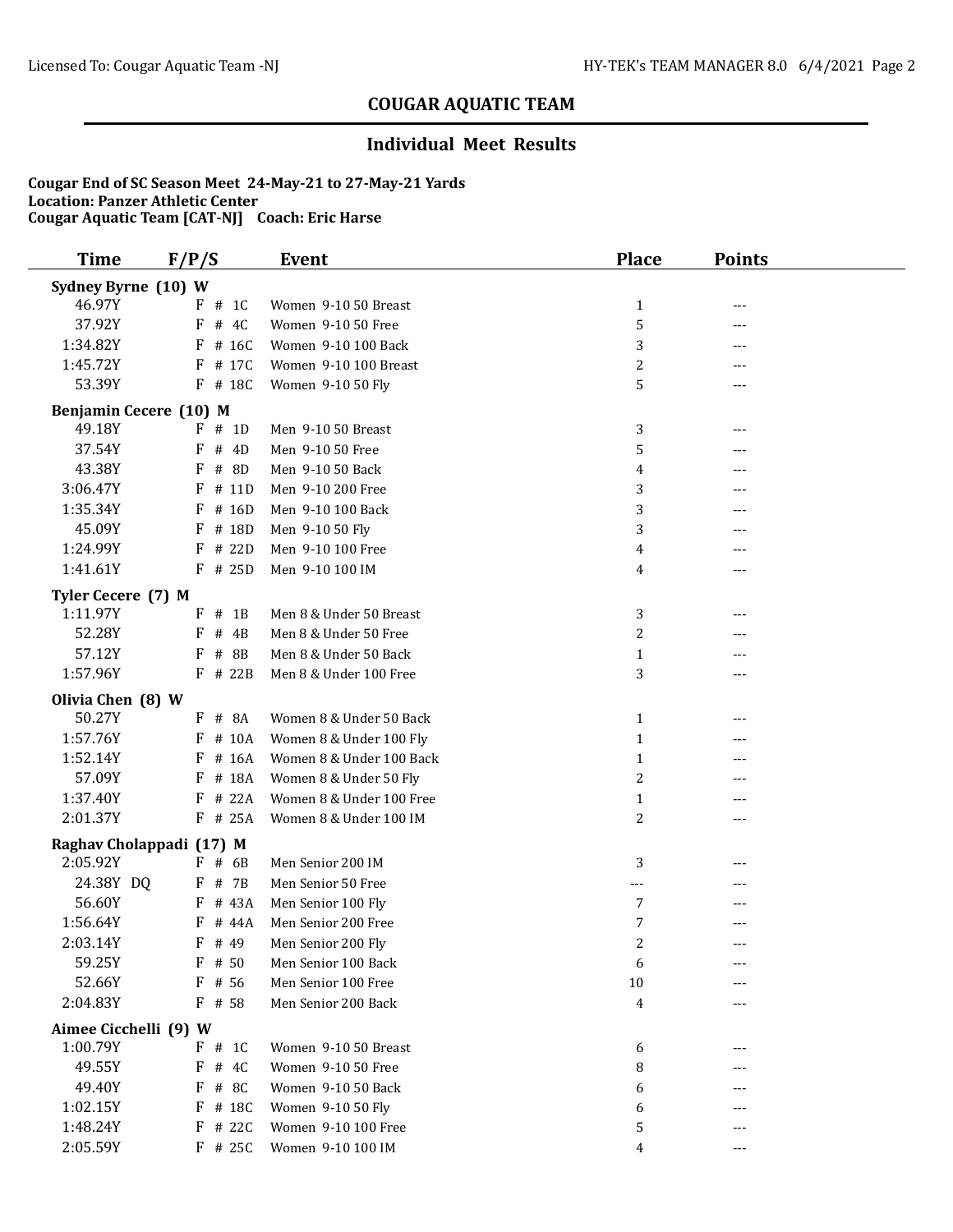### **Individual Meet Results**

| <b>Time</b>            | F/P/S       | <b>Event</b>            | <b>Place</b>   | <b>Points</b> |  |
|------------------------|-------------|-------------------------|----------------|---------------|--|
| Savannah Clark (10) W  |             |                         |                |               |  |
| 42.81Y DQ              | $F$ # 1C    | Women 9-10 50 Breast    | $---$          | ---           |  |
| 31.76Y                 | $F$ # 4C    | Women 9-10 50 Free      | $\mathbf{1}$   | ---           |  |
| 39.14Y                 | $F$ # 8C    | Women 9-10 50 Back      | $\mathbf{1}$   | ---           |  |
| 2:56.26Y               | $F$ # 11C   | Women 9-10 200 Free     | $\mathbf{1}$   |               |  |
| 1:24.80Y               | $F$ # 16C   | Women 9-10 100 Back     | $\mathbf{1}$   | ---           |  |
| 1:35.08Y               | F # 17C     | Women 9-10 100 Breast   | $\mathbf{1}$   | ---           |  |
| Frank D'Addone (8) M   |             |                         |                |               |  |
| 1:07.52Y DQ            | $F$ # 1B    | Men 8 & Under 50 Breast | $---$          | ---           |  |
| 47.31Y                 | $F$ # 4B    | Men 8 & Under 50 Free   | 1              | ---           |  |
| 49.78Y DQ              | $F$ # 8B    | Men 8 & Under 50 Back   | ---            | ---           |  |
| 53.95Y                 | F<br># 18B  | Men 8 & Under 50 Fly    | $\mathbf{1}$   | ---           |  |
| 1:47.38Y               | # 22B<br>F  | Men 8 & Under 100 Free  | $\mathbf{1}$   | ---           |  |
| 2:01.58Y DQ            | $F$ # 25B   | Men 8 & Under 100 IM    | ---            | ---           |  |
| Cole Desiderio (11) M  |             |                         |                |               |  |
| 2:39.92Y               | $F$ # 3F    | Men 11-12 200 IM        | $\mathbf{1}$   | ---           |  |
| 28.70Y                 | F<br>$#$ 4F | Men 11-12 50 Free       | $\mathbf{1}$   | ---           |  |
| 34.86Y                 | F<br># 8F   | Men 11-12 50 Back       | $\mathbf{1}$   | ---           |  |
| 2:20.04Y               | # 11F<br>F  | Men 11-12 200 Free      | $\overline{c}$ | ---           |  |
| 1:12.92Y               | # 16F<br>F  | Men 11-12 100 Back      | $\overline{c}$ |               |  |
| 1:02.60Y               | # 22F<br>F  | Men 11-12 100 Free      | $\overline{c}$ |               |  |
| 1:12.86Y               | F # 25F     | Men 11-12 100 IM        | 2              | ---           |  |
| Kasey Desiderio (13) W |             |                         |                |               |  |
| 2:32.13Y               | $F$ # 6A    | Women Senior 200 IM     | 9              |               |  |
| 28.40Y                 | # 7A<br>F   | Women Senior 50 Free    | 15             |               |  |
| 2:10.45Y               | F<br># 14A  | Women Senior 200 Free   | 16             |               |  |
| 1:06.64Y               | # 20<br>F   | Women Senior 100 Back   | 12             |               |  |
| 1:00.34Y               | $F$ # 26    | Women Senior 100 Free   | 15             |               |  |
| 2:20.31Y               | $F$ # 28    | Women Senior 200 Back   | 8              | ---           |  |
| Jack DeVilbiss (17) M  |             |                         |                |               |  |
| 21.38Y                 | F # 7B      | Men Senior 50 Free      | $\mathbf{1}$   | ---           |  |
| 52.88Y                 | F # 43A     | Men Senior 100 Fly      | $\mathbf{1}$   | ---           |  |
| 59.21Y                 | $F$ # 51    | Men Senior 100 Breast   | $\mathbf{1}$   | ---           |  |
| 47.87Y                 | F<br># 56   | Men Senior 100 Free     | $\overline{c}$ | ---           |  |
| 2:18.83Y               | F # 57      | Men Senior 200 Breast   | 3              | $---$         |  |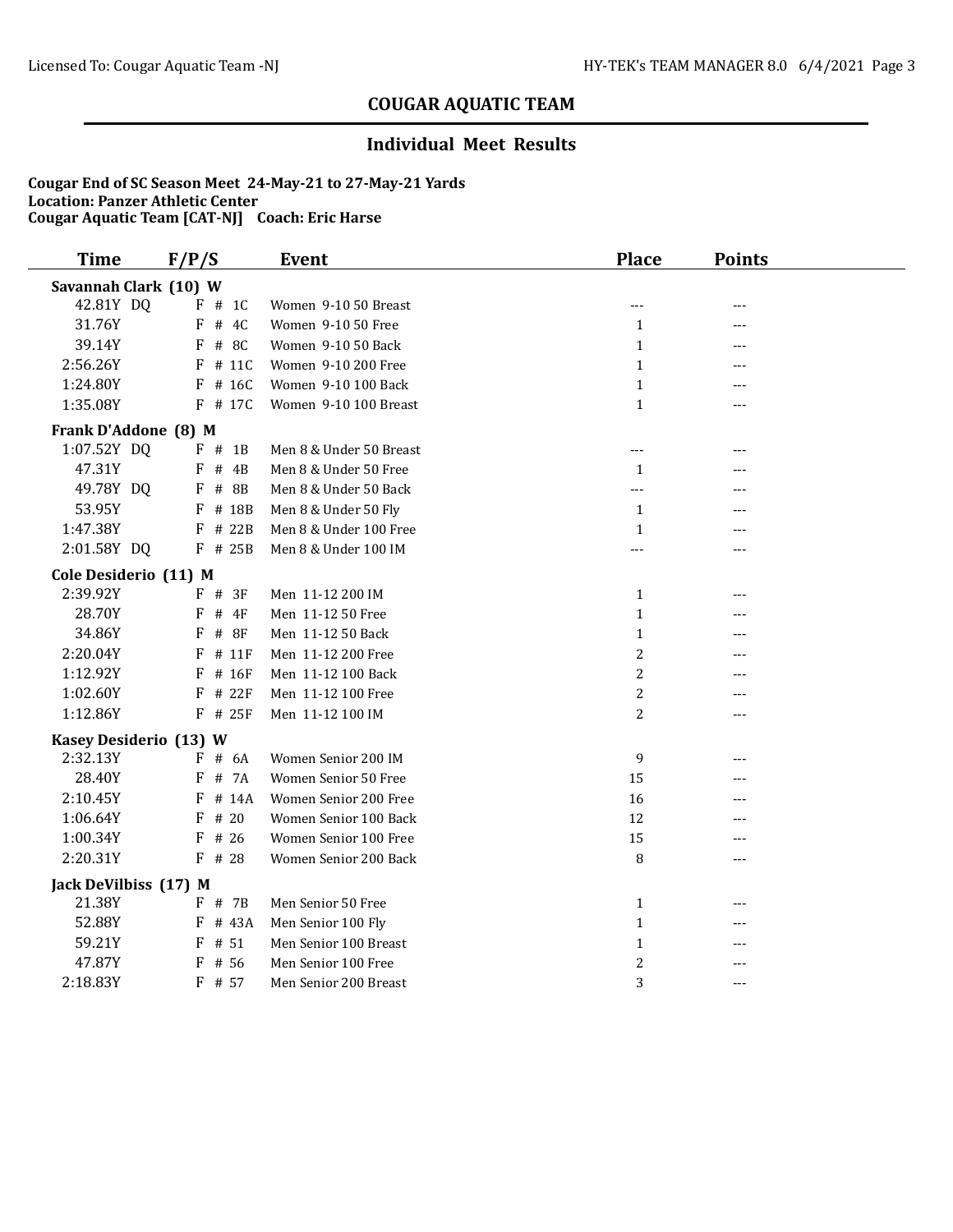### **Individual Meet Results**

| Avery Dollard (14) W                                                    |  |
|-------------------------------------------------------------------------|--|
| 5:42.22Y<br>$F$ # 5A<br>12<br>Women Senior 500 Free<br>---              |  |
| 26.68Y<br># 7A<br>F<br>Women Senior 50 Free<br>7<br>---                 |  |
| 1:01.79Y<br>$\overline{c}$<br>$F$ # 13A<br>Women Senior 100 Fly<br>---  |  |
| 2:08.48Y<br>F<br># 14A<br>Women Senior 200 Free<br>13                   |  |
| 2:18.48Y<br># 19<br>5<br>F<br>Women Senior 200 Fly<br>---               |  |
| 1:05.72Y<br>$F$ # 20<br>Women Senior 100 Back<br>9                      |  |
| 59.19Y<br># 26<br>12<br>F<br>Women Senior 100 Free<br>---               |  |
| 2:20.83Y<br>F<br># 28<br>Women Senior 200 Back<br>9<br>$---$            |  |
| Jarrett Driever (18) M                                                  |  |
| 1:59.35Y<br>$F$ # 6B<br>Men Senior 200 IM<br>$\mathbf{1}$<br>$---$      |  |
| 23.37Y<br>F<br># 7B<br>6<br>Men Senior 50 Free<br>---                   |  |
| 4:15.27Y<br># 42A<br>F<br>Men Senior 400 IM<br>$\mathbf{1}$<br>---      |  |
| 56.40Y<br># 43A<br>F<br>Men Senior 100 Fly<br>6                         |  |
| 1:00.36Y<br>$\overline{c}$<br>F<br># 51<br>Men Senior 100 Breast<br>--- |  |
| 2:14.61Y<br>F<br># 57<br>Men Senior 200 Breast<br>$\mathbf{1}$<br>---   |  |
| 2:02.63Y<br>$F$ # 58<br>Men Senior 200 Back<br>2<br>---                 |  |
| Lindsay Driever (16) W                                                  |  |
| 5:27.52Y<br>$F$ # 5A<br>Women Senior 500 Free<br>5<br>---               |  |
| 26.95Y<br>9<br>F<br># 7A<br>Women Senior 50 Free<br>---                 |  |
| 1:05.70Y<br>5<br>F<br># 13A<br>Women Senior 100 Fly<br>---              |  |
| 2:02.95Y<br>F<br># 14A<br>Women Senior 200 Free<br>6<br>                |  |
| 57.83Y<br>$F$ # 26<br>9<br>Women Senior 100 Free<br>---                 |  |
| Logan Driever (16) M                                                    |  |
| 5:00.66Y<br>$F$ # 5B<br>3<br>Men Senior 500 Free<br>---                 |  |
| 25.23Y<br># 7B<br>F<br>Men Senior 50 Free<br>16                         |  |
| 4:31.38Y<br># 42A<br>3<br>F<br>Men Senior 400 IM<br>---                 |  |
| 58.21Y<br>9<br>F<br># 43A<br>Men Senior 100 Fly<br>                     |  |
| 2:04.10Y<br>F<br># 49<br>3<br>Men Senior 200 Fly<br>---                 |  |
| 53.34Y<br>F # 56<br>Men Senior 100 Free<br>11<br>$---$                  |  |
| Ivie Drogin (14) W                                                      |  |
| <b>NS</b><br>F # 5A<br>Women Senior 500 Free<br>$---$<br>---            |  |
| 2:24.32Y<br># 6A<br>Women Senior 200 IM<br>F<br>7<br>---                |  |
| 2:06.67Y<br>Women Senior 200 Free<br>11<br>F<br># 14A<br>---            |  |
| 1:06.00Y<br>#20<br>F<br>Women Senior 100 Back<br>11                     |  |
| 1:15.97Y<br>F<br>#21<br>5<br>Women Senior 100 Breast<br>---             |  |
| 2:39.14Y<br>3<br>F<br># 27<br>Women Senior 200 Breast<br>---            |  |
| 2:21.15Y<br>$F$ # 28<br>11<br>Women Senior 200 Back<br>---              |  |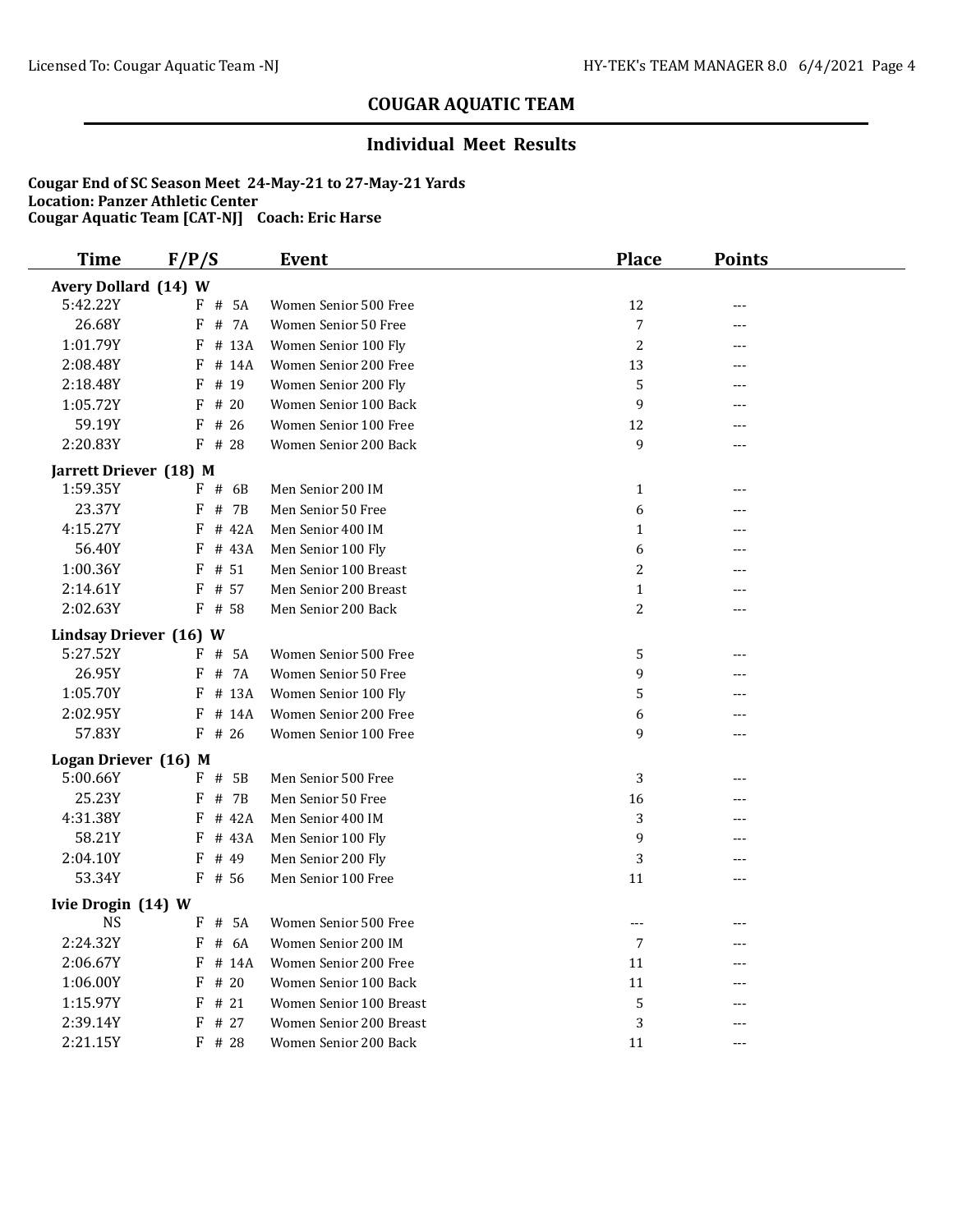### **Individual Meet Results**

| <b>Time</b>            | F/P/S                        | <b>Event</b>            | <b>Place</b> | <b>Points</b> |  |
|------------------------|------------------------------|-------------------------|--------------|---------------|--|
| Mia Dungo (13) W       |                              |                         |              |               |  |
| 2:37.08Y               | $F$ # 6A                     | Women Senior 200 IM     | 11           | ---           |  |
| 30.17Y                 | $F$ # 7A                     | Women Senior 50 Free    | 26           | ---           |  |
| 1:09.83Y               | # 20<br>F                    | Women Senior 100 Back   | 18           | ---           |  |
| 1:20.37Y               | # 21<br>F                    | Women Senior 100 Breast | 12           | ---           |  |
| 1:04.58Y               | $F$ # 26                     | Women Senior 100 Free   | 27           | ---           |  |
| Julianne Eckert (17) W |                              |                         |              |               |  |
| 27.32Y                 | F # 7A                       | Women Senior 50 Free    | 12           | ---           |  |
| 1:08.94Y               | F # 13A                      | Women Senior 100 Fly    | 8            | ---           |  |
| Elle Erb $(9)$ W       |                              |                         |              |               |  |
| 57.10Y                 | $F$ # 8C                     | Women 9-10 50 Back      | 7            | ---           |  |
| 2:08.99Y               | $F$ # 22C                    | Women 9-10 100 Free     | 8            | ---           |  |
| 2:26.85Y DQ            | $F$ # 25C                    | Women 9-10 100 IM       |              | ---           |  |
|                        | Leivana Evans-Anderson (9) W |                         |              |               |  |
| 1:34.43Y               | $F$ # 16C                    | Women 9-10 100 Back     | 2            | ---           |  |
| 47.32Y DQ              | F # 18C                      | Women 9-10 50 Fly       | ---          |               |  |
| 1:29.87Y               | $F$ # 22C                    | Women 9-10 100 Free     | 2            |               |  |
| 1:42.88Y DQ            | $F$ # 25C                    | Women 9-10 100 IM       | $---$        | ---           |  |
| Hannah Ewing (15) W    |                              |                         |              |               |  |
| 5:35.83Y               | $F$ # 5A                     | Women Senior 500 Free   | 8            | ---           |  |
| 27.02Y                 | F<br># 7A                    | Women Senior 50 Free    | 10           | ---           |  |
| 2:06.32Y               | # 14A<br>F                   | Women Senior 200 Free   | 10           |               |  |
| 1:08.05Y               | F<br># 20                    | Women Senior 100 Back   | 13           | ---           |  |
| 57.94Y                 | F<br># 26                    | Women Senior 100 Free   | 10           |               |  |
| 2:20.87Y               | F<br># 28                    | Women Senior 200 Back   | 10           | ---           |  |
| Mason Ewing (10) M     |                              |                         |              |               |  |
| 47.45Y                 | $F$ # 1D                     | Men 9-10 50 Breast      | 2            | ---           |  |
| 37.10Y                 | F<br># 4D                    | Men 9-10 50 Free        | 4            | ---           |  |
| 40.95Y                 | # 8D<br>F                    | Men 9-10 50 Back        | 2            | ---           |  |
| 3:04.46Y               | # 11D<br>F                   | Men 9-10 200 Free       | 2            | ---           |  |
| 1:29.05Y               | $F$ # 16D                    | Men 9-10 100 Back       | $\mathbf{1}$ |               |  |
| 43.57Y                 | F # 18D                      | Men 9-10 50 Fly         | 2            | ---           |  |
| 1:23.25Y               | $F$ # 22D                    | Men 9-10 100 Free       | 3            |               |  |
| 1:33.85Y               | $F$ # 25D                    | Men 9-10 100 IM         | 2            |               |  |
| Jones Fishbein (10) M  |                              |                         |              |               |  |
| 44.96Y                 | $F$ # 8D                     | Men 9-10 50 Back        | 5            |               |  |
| 46.98Y                 | F # 18D                      | Men 9-10 50 Fly         | 5            |               |  |
| 1:29.80Y               | F # 22D                      | Men 9-10 100 Free       | 5            |               |  |
| 1:38.85Y DQ            | $F$ # 25D                    | Men 9-10 100 IM         | ---          |               |  |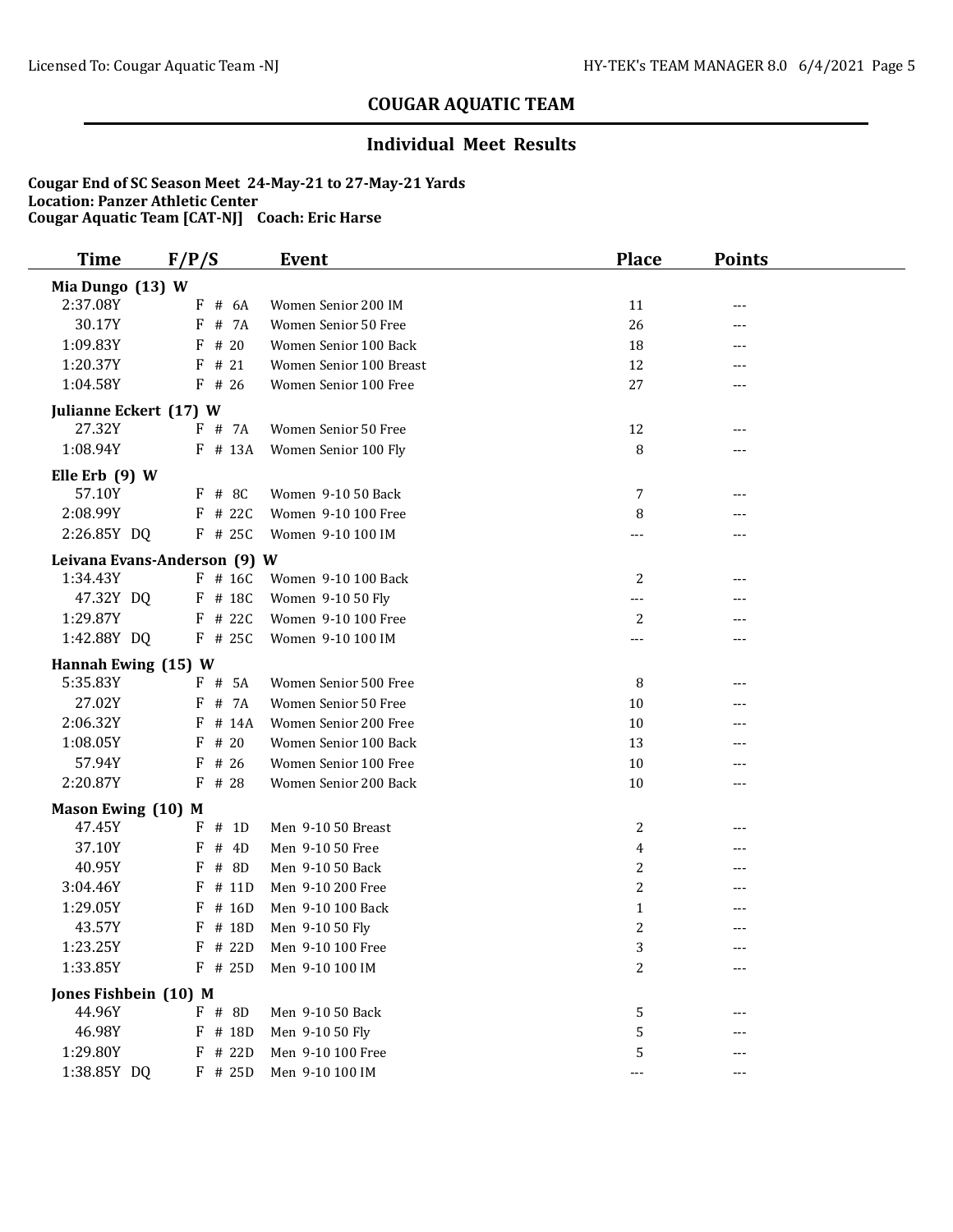### **Individual Meet Results**

| <b>Time</b>                             | F/P/S             | Event                                              | <b>Place</b>   | <b>Points</b> |  |
|-----------------------------------------|-------------------|----------------------------------------------------|----------------|---------------|--|
| Aidan Fong (13) M                       |                   |                                                    |                |               |  |
| 2:19.87Y                                | # 6B<br>F         | Men Senior 200 IM                                  | 8              | ---           |  |
| 26.11Y                                  | # 7B<br>F         | Men Senior 50 Free                                 | 20             | ---           |  |
| 1:02.84Y                                | F<br># 43A        | Men Senior 100 Fly                                 | 12             | ---           |  |
| 2:02.21Y                                | # 44A<br>F        | Men Senior 200 Free                                | 10             | ---           |  |
| 2:24.78Y                                | F<br># 49         | Men Senior 200 Fly                                 | 5              |               |  |
| 56.16Y                                  | F<br># 56         | Men Senior 100 Free                                | 15             |               |  |
| 2:21.04Y                                | $F$ # 58          | Men Senior 200 Back                                | 9              | ---           |  |
| Mia Forysiak (17) W                     |                   |                                                    |                |               |  |
| 2:36.18Y                                | $F$ # 6A          | Women Senior 200 IM                                | 10             |               |  |
| 28.50Y                                  | F<br># 7A         | Women Senior 50 Free                               | 17             | ---           |  |
| 1:00.81Y                                | # 26<br>F         | Women Senior 100 Free                              | 16             | ---           |  |
| 2:36.89Y                                | F<br># 28         | Women Senior 200 Back                              | 21             | ---           |  |
| Alexander Frame (15) M                  |                   |                                                    |                |               |  |
| 5:01.32Y                                | $F$ # 5B          | Men Senior 500 Free                                | 4              | ---           |  |
| 23.38Y                                  | # 7B<br>F         | Men Senior 50 Free                                 | 7              | ---           |  |
| 1:51.21Y                                | # 44A<br>F        | Men Senior 200 Free                                | 3              |               |  |
| 59.10Y                                  | # 50<br>F         | Men Senior 100 Back                                | 5              |               |  |
| 1:06.62Y                                | # 51<br>F         | Men Senior 100 Breast                              | 5              |               |  |
| 50.31Y                                  | # 56<br>F         | Men Senior 100 Free                                | 4              |               |  |
| 2:28.32Y                                | F # 57            | Men Senior 200 Breast                              | 6              | ---           |  |
| 2:11.50Y                                | $F$ # 58          | Men Senior 200 Back                                | 6              | ---           |  |
| Sloan Frame (9) W                       |                   |                                                    |                |               |  |
| 1:06.77Y                                | $F$ # 10          | Women 9-10 50 Breast                               | 7              | ---           |  |
| 43.61Y                                  | F<br># 4C         | Women 9-10 50 Free                                 | 7              | ---           |  |
| 47.70Y                                  | # 8C<br>F         | Women 9-10 50 Back                                 | 5              |               |  |
| 1:40.59Y                                | # 16C<br>F        | Women 9-10 100 Back                                | 5              | ---           |  |
| 52.57Y                                  | F<br># 18C        | Women 9-10 50 Fly                                  | $\overline{4}$ |               |  |
| 1:31.71Y                                | # 22C<br>F        | Women 9-10 100 Free                                | 4              | ---           |  |
| 1:51.97Y                                | F # 25C           | Women 9-10 100 IM                                  | 3              | ---           |  |
|                                         |                   |                                                    |                |               |  |
| <b>Adelaide Fuller (12) W</b><br>44.41Y | $F$ # 1E          | Women 11-12 50 Breast                              | 2              |               |  |
| 36.20Y                                  | F # 4E            | Women 11-12 50 Free                                | 11             | ---<br>---    |  |
| 1:33.07Y                                | $F$ # 17E         | Women 11-12 100 Breast                             | 4              |               |  |
| 40.20Y                                  | F # 18E           | Women 11-12 50 Fly                                 | 8              |               |  |
| 1:17.26Y                                | $F$ # 22E         | Women 11-12 100 Free                               | 8              |               |  |
| 1:22.76Y                                | $F$ # 25E         | Women 11-12 100 IM                                 | 6              | ---           |  |
|                                         |                   |                                                    |                |               |  |
| Aviva Gardner (8) W                     |                   |                                                    |                |               |  |
| 1:08.40Y<br>54.38Y                      | $#$ 1A<br>F<br>F  | Women 8 & Under 50 Breast                          | 3              |               |  |
| 58.45Y                                  | # 4A<br># 8A<br>F | Women 8 & Under 50 Free<br>Women 8 & Under 50 Back | 4              |               |  |
| 2:01.05Y                                | $F$ # 22A         | Women 8 & Under 100 Free                           | 4              |               |  |
|                                         |                   |                                                    | 4              | ---           |  |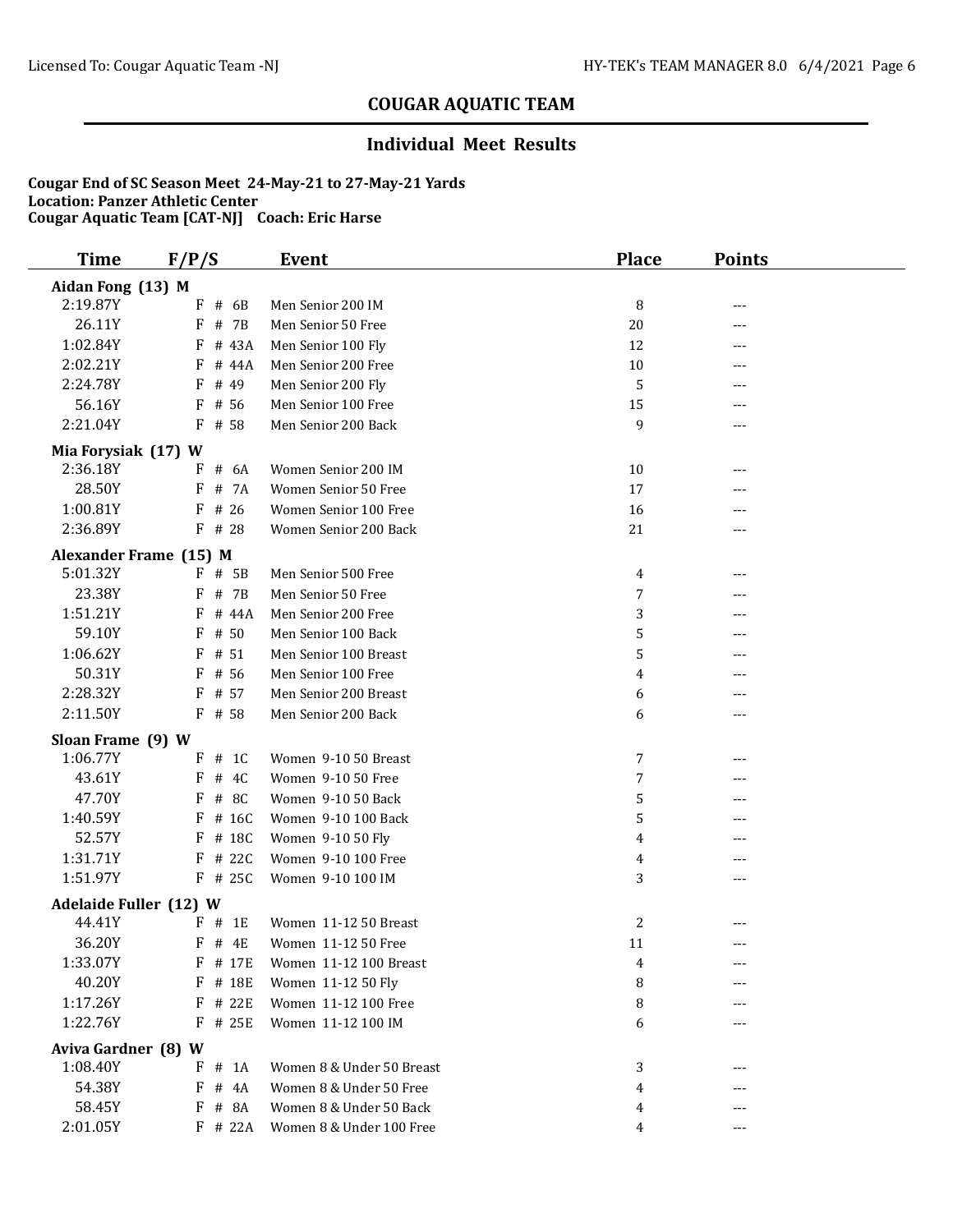### **Individual Meet Results**

| <b>Time</b>                 | F/P/S           | <b>Event</b>              | <b>Place</b>        | <b>Points</b> |  |
|-----------------------------|-----------------|---------------------------|---------------------|---------------|--|
| <b>Bailey Gardner (8) W</b> |                 |                           |                     |               |  |
| 1:06.36Y                    | $F$ # 1A        | Women 8 & Under 50 Breast | 2                   | ---           |  |
| 53.14Y                      | F<br># 4A       | Women 8 & Under 50 Free   | 3                   | ---           |  |
| 57.46Y                      | $\#$<br>8A<br>F | Women 8 & Under 50 Back   | 3                   | ---           |  |
| 1:01.15Y DQ                 | # 18A<br>F      | Women 8 & Under 50 Fly    | ---                 | ---           |  |
| 2:02.46Y                    | $F$ # 22A       | Women 8 & Under 100 Free  | 5                   | ---           |  |
| 2:08.52Y DQ                 | F # 25A         | Women 8 & Under 100 IM    | $---$               | $---$         |  |
| Luke Gardner (13) M         |                 |                           |                     |               |  |
| 29.04Y                      | F # 7B          | Men Senior 50 Free        | 24                  | ---           |  |
| 2:20.73Y                    | # 44A<br>F      | Men Senior 200 Free       | 15                  |               |  |
| 1:19.29Y                    | # 50<br>F       | Men Senior 100 Back       | 13                  |               |  |
| 1:04.75Y                    | $F$ # 56        | Men Senior 100 Free       | 21                  | ---           |  |
| Thomas Gaughan (15) M       |                 |                           |                     |               |  |
| 23.78Y                      | F # 7B          | Men Senior 50 Free        | 10                  | ---           |  |
| 58.41Y                      | F # 43A         | Men Senior 100 Fly        | $10\,$              |               |  |
| 1:09.30Y                    | F<br># 51       | Men Senior 100 Breast     | 9                   | ---           |  |
| 51.92Y                      | $F$ # 56        | Men Senior 100 Free       | 7                   | ---           |  |
| Keira Gilligan (14) W       |                 |                           |                     |               |  |
| 2:29.70Y                    | $F$ # 6A        | Women Senior 200 IM       | 8                   |               |  |
| 28.58Y                      | # 7A<br>F       | Women Senior 50 Free      | 18                  | ---           |  |
| 1:08.10Y                    | # 20<br>F       | Women Senior 100 Back     | 14                  | ---           |  |
| 1:18.24Y                    | # 21<br>F       | Women Senior 100 Breast   | 8                   | ---           |  |
| 1:01.27Y                    | # 26<br>F       | Women Senior 100 Free     | 18                  | ---           |  |
| 2:24.89Y                    | $F$ # 28        | Women Senior 200 Back     | 14                  | ---           |  |
| Reagan Gilligan (14) W      |                 |                           |                     |               |  |
| 5:33.91Y                    | # 5A<br>F       | Women Senior 500 Free     | 6                   | ---           |  |
| 26.67Y                      | # 7A<br>F       | Women Senior 50 Free      | 6                   | ---           |  |
| 4:56.85Y                    | # 12A<br>F      | Women Senior 400 IM       | 6                   | ---           |  |
| 2:04.84Y                    | # 14A<br>F      | Women Senior 200 Free     | 9                   |               |  |
| 1:05.36Y                    | # 20<br>F       | Women Senior 100 Back     | 8                   | ---           |  |
| 1:10.48Y                    | # 21<br>F       | Women Senior 100 Breast   | $\mathbf{1}$        |               |  |
| 57.59Y                      | # 26<br>F       | Women Senior 100 Free     | 8                   | ---           |  |
| 2:32.83Y                    | $F$ # 27        | Women Senior 200 Breast   | $\mathbf{1}$        | $---$         |  |
| Henry Goodwin (13) M        |                 |                           |                     |               |  |
| 27.71Y DQ                   | F # 7B          | Men Senior 50 Free        | $\qquad \qquad - -$ | ---           |  |
| 1:09.32Y                    | F # 43A         | Men Senior 100 Fly        | 14                  | ---           |  |
| 2:08.21Y                    | F<br># 44A      | Men Senior 200 Free       | 12                  | ---           |  |
| 1:07.48Y                    | $F$ # 50        | Men Senior 100 Back       | 10                  |               |  |
| 59.11Y                      | $F$ # 56        | Men Senior 100 Free       | 18                  | $---$         |  |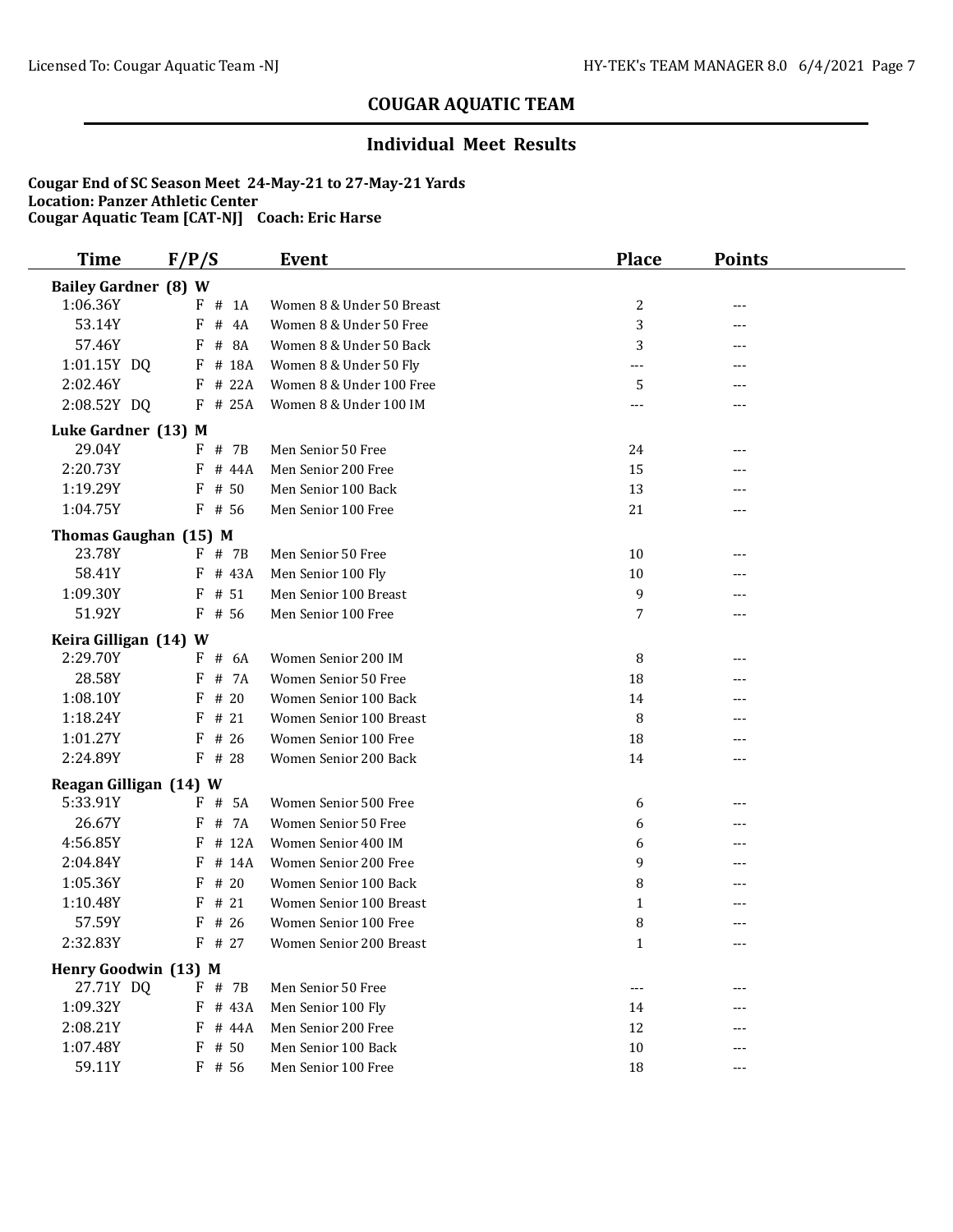### **Individual Meet Results**

| <b>Time</b>                     | F/P/S      | <b>Event</b>               | <b>Place</b>   | <b>Points</b> |  |
|---------------------------------|------------|----------------------------|----------------|---------------|--|
| Brendan Guiliano (16) M         |            |                            |                |               |  |
| 2:03.75Y DQ                     | $F$ # 6B   | Men Senior 200 IM          | ---            | ---           |  |
| 23.94Y                          | $F$ # 7B   | Men Senior 50 Free         | 11             | ---           |  |
| 4:21.43Y                        | # 42A<br>F | Men Senior 400 IM          | $\overline{c}$ | ---           |  |
| 56.70Y                          | F # 43A    | Men Senior 100 Fly         | 8              | ---           |  |
| 56.13Y                          | $F$ # 50   | Men Senior 100 Back        | 3              | ---           |  |
| 2:00.64Y                        | $F$ # 58   | Men Senior 200 Back        | 1              | ---           |  |
| Marcos Gutierrez (17) M         |            |                            |                |               |  |
| 23.12Y                          | $F$ # 7B   | Men Senior 50 Free         | 4              | ---           |  |
| 55.39Y                          | $F$ # 43A  | Men Senior 100 Fly         | 4              | ---           |  |
| 51.03Y                          | $F$ # 56   | Men Senior 100 Free        | 6              | ---           |  |
| Jordan Hall (11) W              |            |                            |                |               |  |
| 2:56.21Y                        | $F$ # 3E   | Women 11-12 200 IM         | 4              | ---           |  |
| 31.95Y                          | $F$ # 4E   | Women 11-12 50 Free        | 5              | ---           |  |
| 6:02.19Y                        | F<br># 9E  | Women 11-12 400 IM         | 2              | ---           |  |
| 1:27.66Y                        | # 17E<br>F | Women 11-12 100 Breast     | 3              | ---           |  |
| 39.21Y                          | # 18E<br>F | Women 11-12 50 Fly         | 7              |               |  |
| 1:10.79Y                        | # 22E<br>F | Women 11-12 100 Free       | 4              |               |  |
| 1:19.57Y                        | $F$ # 25E  | Women 11-12 100 IM         | 3              | ---           |  |
| <b>Annette Hickey (12) W</b>    |            |                            |                |               |  |
| 39.53Y                          | $F$ # 8E   | Women 11-12 50 Back        | 5              | ---           |  |
| 2:39.24Y                        | # 11E<br>F | Women 11-12 200 Free       | 5              | ---           |  |
| 1:26.26Y                        | $F$ # 16E  | Women 11-12 100 Back       | 6              | ---           |  |
| 37.51Y                          | F # 18E    | Women 11-12 50 Fly         | 5              | ---           |  |
| Evelyn Hickey (15) W            |            |                            |                |               |  |
| 1:11.35Y                        | F # 13A    | Women Senior 100 Fly       | 11             | ---           |  |
| 2:16.58Y                        | $F$ # 14A  | Women Senior 200 Free      | 19             |               |  |
| 1:10.93Y                        | $F$ # 20   | Women Senior 100 Back      | 21             |               |  |
| 1:03.55Y                        | $F$ # 26   | Women Senior 100 Free      | 23             | ---           |  |
| 2:27.57Y                        | $F$ # 28   | Women Senior 200 Back      | 16             | ---           |  |
| Natalie Iannuzzi (11) W         |            |                            |                |               |  |
| 47.37Y                          | $F$ # 1E   | Women 11-12 50 Breast      | 6              | ---           |  |
| 32.42Y                          | $F$ # 4E   | Women 11-12 50 Free        | 6              |               |  |
| 1:23.73Y                        | $F$ # 16E  | Women 11-12 100 Back       | 5              | ---           |  |
| 34.25Y                          | F # 18E    | Women 11-12 50 Fly         | 2              | ---           |  |
|                                 |            |                            |                |               |  |
| Sam Iannuzzi (13) W<br>2:39.91Y | $F$ # 3G   | Women 13 & Over 200 IM     |                |               |  |
| 30.40Y                          | F<br># 4G  | Women 13 & Over 50 Free    | 2<br>2         |               |  |
| 1:12.24Y                        | F<br># 16G | Women 13 & Over 100 Back   | $\mathbf{1}$   |               |  |
| 1:24.58Y                        | # 17G<br>F | Women 13 & Over 100 Breast | 2              |               |  |
| 1:06.11Y                        | $F$ # 22G  | Women 13 & Over 100 Free   | 2              |               |  |
| 2:34.48Y                        | $F$ # 23G  | Women 13 & Over 200 Back   | $\mathbf{1}$   | ---           |  |
|                                 |            |                            |                |               |  |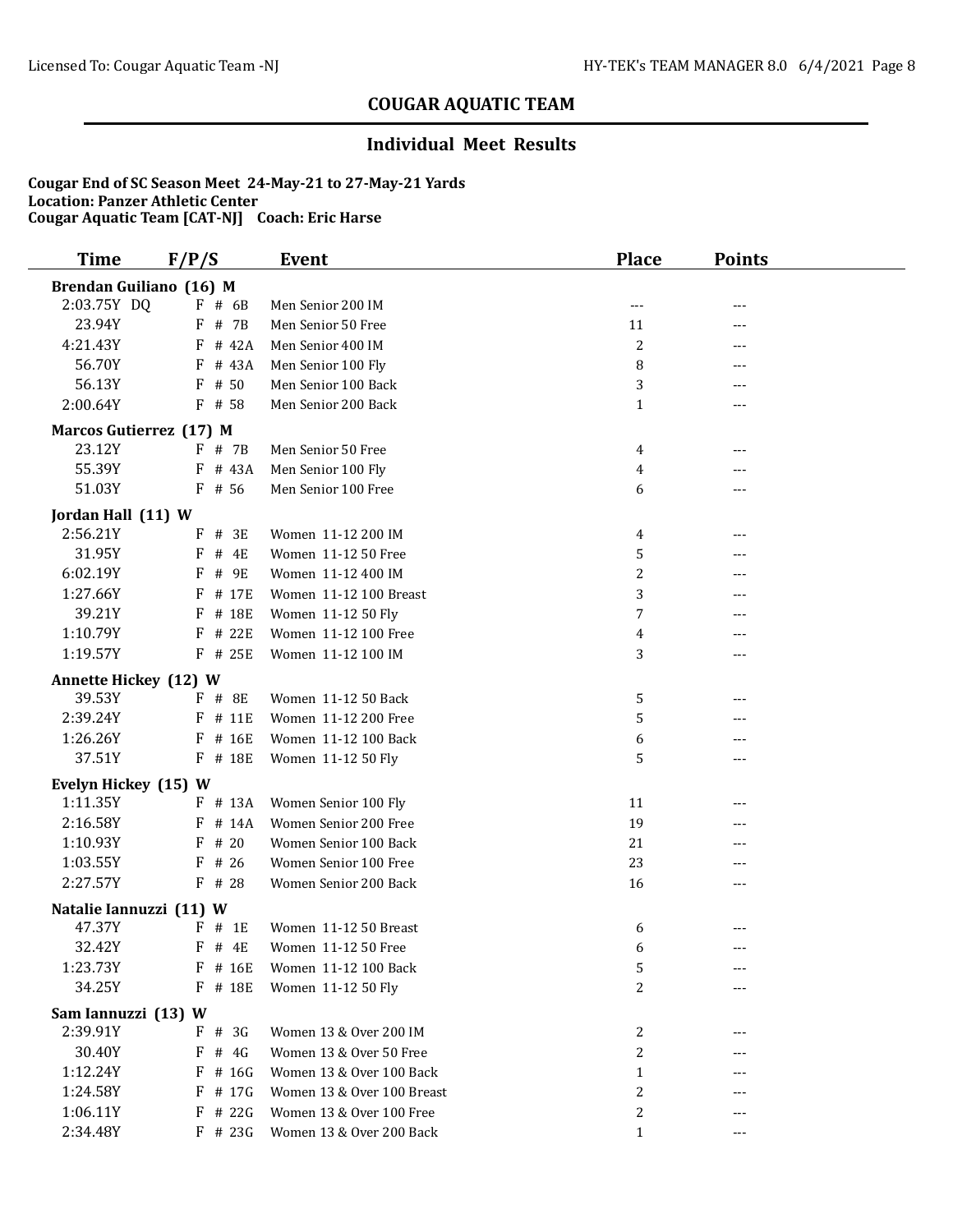### **Individual Meet Results**

| <b>Time</b>                   | F/P/S                  | <b>Event</b>                                  | <b>Place</b>   | <b>Points</b> |  |
|-------------------------------|------------------------|-----------------------------------------------|----------------|---------------|--|
| Katelyn Imbesi (12) W         |                        |                                               |                |               |  |
| 44.60Y                        | $F$ # 1E               | Women 11-12 50 Breast                         | 4              | ---           |  |
| 33.43Y                        | F<br># 4E              | Women 11-12 50 Free                           | 8              | ---           |  |
| 37.67Y                        | F<br># 8E              | Women 11-12 50 Back                           | 4              | ---           |  |
| 2:40.12Y                      | # 11E<br>F             | Women 11-12 200 Free                          | 7              | ---           |  |
| 1:34.71Y                      | F # 17E                | Women 11-12 100 Breast                        | 5              | ---           |  |
| 39.06Y                        | F # 18E                | Women 11-12 50 Fly                            | 6              | ---           |  |
| 1:13.54Y                      | F<br># 22E             | Women 11-12 100 Free                          | 7              | ---           |  |
| 1:21.92Y                      | $F$ # 25E              | Women 11-12 100 IM                            | 5              | ---           |  |
| Sonia Jagen (12) W            |                        |                                               |                |               |  |
| 2:39.52Y                      | $F$ # 3E               | Women 11-12 200 IM                            | 2              |               |  |
| 29.05Y                        | F<br># 4E              | Women 11-12 50 Free                           | 2              | ---           |  |
| 5:51.84Y                      | F # 9E                 | Women 11-12 400 IM                            | $\mathbf{1}$   |               |  |
| 2:28.13Y                      | # 11E<br>F             | Women 11-12 200 Free                          | $\mathbf{1}$   | ---           |  |
| 1:15.42Y                      | F<br># 16E             | Women 11-12 100 Back                          | $\overline{c}$ | ---           |  |
| 1:17.81Y                      | F<br># 17E             | Women 11-12 100 Breast                        | $\mathbf{1}$   | ---           |  |
| 1:04.44Y                      | F<br># 22E             | Women 11-12 100 Free                          | $\mathbf{1}$   | ---           |  |
| 2:52.15Y                      | F # 24E                | Women 11-12 200 Breast                        | $\mathbf{1}$   | ---           |  |
| Aryan Kapoor (15) M           |                        |                                               |                |               |  |
| 2:05.31Y                      | $F$ # 6B               | Men Senior 200 IM                             | 2              | ---           |  |
| 23.53Y                        | # 7B<br>F              | Men Senior 50 Free                            | 8              | ---           |  |
| 54.90Y                        | $F$ # 43A              | Men Senior 100 Fly                            | 2              |               |  |
| 1:02.14Y                      | $F$ # 51               | Men Senior 100 Breast                         | 3              | ---           |  |
| 50.90Y                        | $F$ # 56               | Men Senior 100 Free                           | 5              | ---           |  |
| 2:17.43Y                      | $F$ # 57               | Men Senior 200 Breast                         | 2              | ---           |  |
| Jacob Kolen (10) M            |                        |                                               |                |               |  |
| 50.38Y                        | $F$ # 1D               | Men 9-10 50 Breast                            | 4              | ---           |  |
| 36.86Y                        | # 4D<br>F              | Men 9-10 50 Free                              | 3              | ---           |  |
| 42.36Y                        | # 8D<br>F              | Men 9-10 50 Back                              | 3              |               |  |
| 3:09.72Y                      | # 11D<br>F             | Men 9-10 200 Free                             | 4              |               |  |
| 1:22.10Y                      | # 22D<br>F             | Men 9-10 100 Free                             | $\overline{c}$ |               |  |
| 1:39.42Y                      | $F$ # 25D              | Men 9-10 100 IM                               | 3              | ---           |  |
|                               |                        |                                               |                |               |  |
| Brady Kopp (10) M<br>57.86Y   | $F$ # 1D               | Men 9-10 50 Breast                            | 8              | ---           |  |
| 41.37Y                        | $F$ # 4D               | Men 9-10 50 Free                              | 6              |               |  |
|                               |                        |                                               |                |               |  |
| Riley Kopp (14) W<br>5:44.45Y | # 5A                   | Women Senior 500 Free                         |                |               |  |
| 29.28Y                        | F<br>F # 7A            |                                               | 13             | ---           |  |
|                               |                        | Women Senior 50 Free                          | 22             |               |  |
| 1:11.02Y<br>2:13.64Y          | $F$ # 13A<br>$F$ # 14A | Women Senior 100 Fly<br>Women Senior 200 Free | 10             |               |  |
| 1:12.26Y                      | $F$ # 20               | Women Senior 100 Back                         | 18             |               |  |
| 1:20.62Y                      | $F$ # 21               | Women Senior 100 Breast                       | 24<br>13       |               |  |
| 1:01.75Y                      |                        | Women Senior 100 Free                         |                | ---           |  |
|                               | $F$ # 26               |                                               | 21             | ---           |  |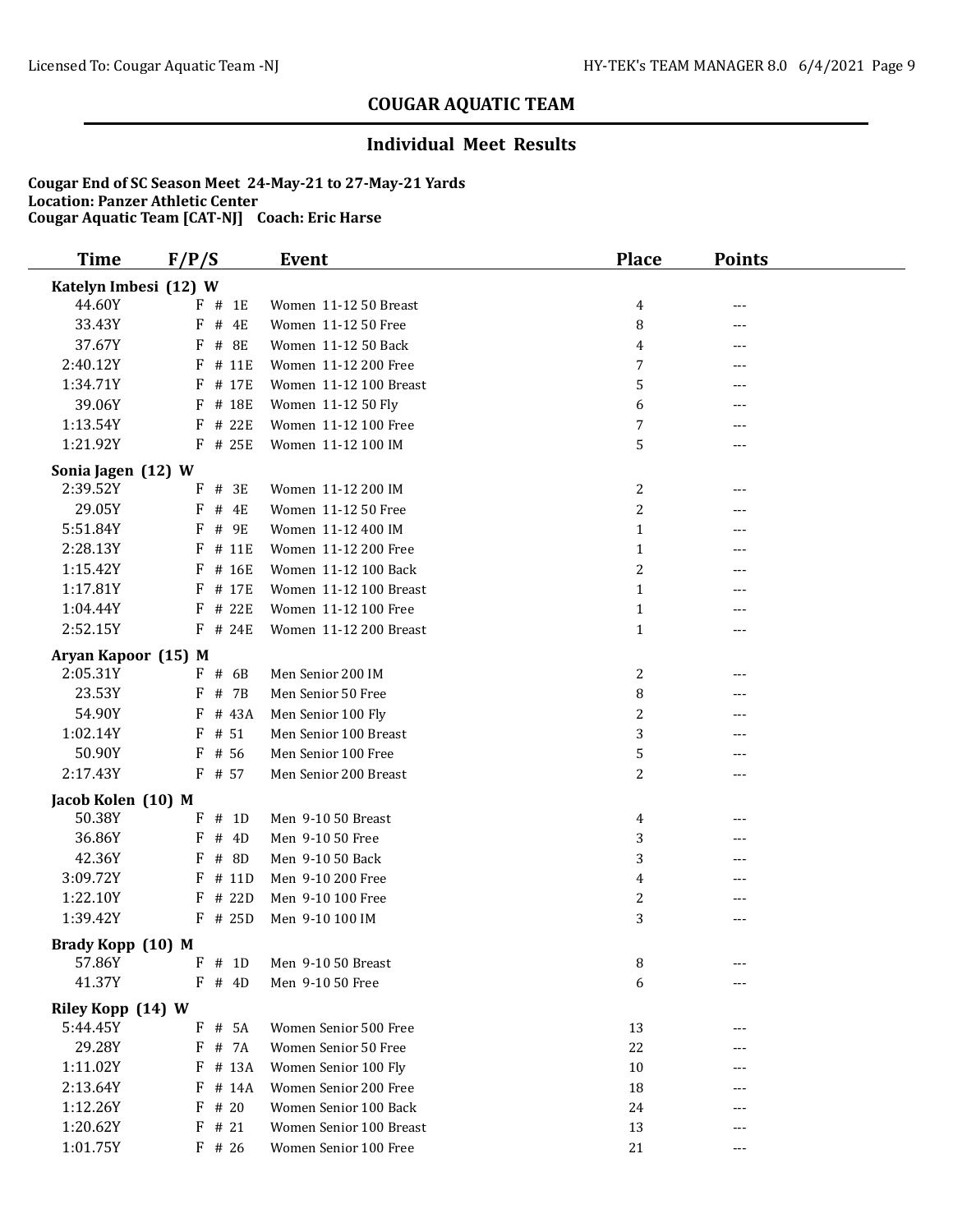### **Individual Meet Results**

| <b>Time</b>             | F/P/S       | <b>Event</b>            | <b>Place</b>   | <b>Points</b> |  |
|-------------------------|-------------|-------------------------|----------------|---------------|--|
| Tessa Kunkel (15) W     |             |                         |                |               |  |
| 30.52Y                  | # 7A<br>F   | Women Senior 50 Free    | 27             | ---           |  |
| 1:09.77Y                | # 13A<br>F  | Women Senior 100 Fly    | 9              | ---           |  |
| 2:38.19Y                | # 19<br>F   | Women Senior 200 Fly    | 6              | ---           |  |
| <b>NS</b>               | $F$ # 26    | Women Senior 100 Free   | ---            | ---           |  |
| Gabby Kutsup (16) W     |             |                         |                |               |  |
| 5:35.94Y                | $F$ # 5A    | Women Senior 500 Free   | 9              | ---           |  |
| 29.25Y                  | # 7A<br>F   | Women Senior 50 Free    | 21             | ---           |  |
| 2:09.21Y                | # 14A<br>F  | Women Senior 200 Free   | 15             | ---           |  |
| 1:10.31Y                | # $20$<br>F | Women Senior 100 Back   | 19             | ---           |  |
| 1:01.68Y                | $F$ # 26    | Women Senior 100 Free   | 20             |               |  |
| 2:25.17Y                | $F$ # 28    | Women Senior 200 Back   | 15             | ---           |  |
| Alejandra Laynez (16) W |             |                         |                |               |  |
| 5:21.78Y                | $F$ # 5A    | Women Senior 500 Free   | $\overline{4}$ | $---$         |  |
| 2:18.51Y                | # $6A$<br>F | Women Senior 200 IM     | 3              | ---           |  |
| 1:01.71Y                | # 13A<br>F  | Women Senior 100 Fly    | $\mathbf{1}$   | ---           |  |
| 2:00.26Y                | F<br># 14A  | Women Senior 200 Free   | 3              |               |  |
| 2:11.00Y                | # 19<br>F   | Women Senior 200 Fly    | $\mathbf{1}$   | ---           |  |
| 1:04.03Y                | F<br>#20    | Women Senior 100 Back   | 5              | ---           |  |
| 55.32Y                  | # 26<br>F   | Women Senior 100 Free   | $\overline{c}$ | ---           |  |
| 2:19.51Y                | F<br># 28   | Women Senior 200 Back   | $\overline{7}$ | ---           |  |
| Angel Laynez (17) M     |             |                         |                |               |  |
| 5:12.89Y                | $F$ # 5B    | Men Senior 500 Free     | 5              | ---           |  |
| 23.75Y                  | F<br># 7B   | Men Senior 50 Free      | 9              | ---           |  |
| 1:52.99Y                | F<br># 44A  | Men Senior 200 Free     | 5              | ---           |  |
| 58.08Y                  | F<br># 50   | Men Senior 100 Back     | 4              | ---           |  |
| 53.69Y                  | # 56<br>F   | Men Senior 100 Free     | 14             | ---           |  |
| 2:15.01Y                | $F$ # 58    | Men Senior 200 Back     | 8              |               |  |
| Leticia Laynez (14) W   |             |                         |                |               |  |
| 5:35.01Y                | F # 5A      | Women Senior 500 Free   | $\overline{7}$ | ---           |  |
| 2:17.06Y                | # 6A<br>F   | Women Senior 200 IM     | $\overline{c}$ | ---           |  |
| 4:51.01Y                | # 12A<br>F  | Women Senior 400 IM     | 3              | ---           |  |
| 1:02.12Y                | # 13A<br>F  | Women Senior 100 Fly    | 4              |               |  |
| 2:16.18Y                | F<br># 19   | Women Senior 200 Fly    | $\overline{4}$ | ---           |  |
| 1:10.70Y                | # 21<br>F   | Women Senior 100 Breast | $\overline{c}$ | ---           |  |
| 56.78Y                  | F<br># 26   | Women Senior 100 Free   | 4              | ---           |  |
| 2:33.00Y                | F # 27      | Women Senior 200 Breast | 2              | $- - -$       |  |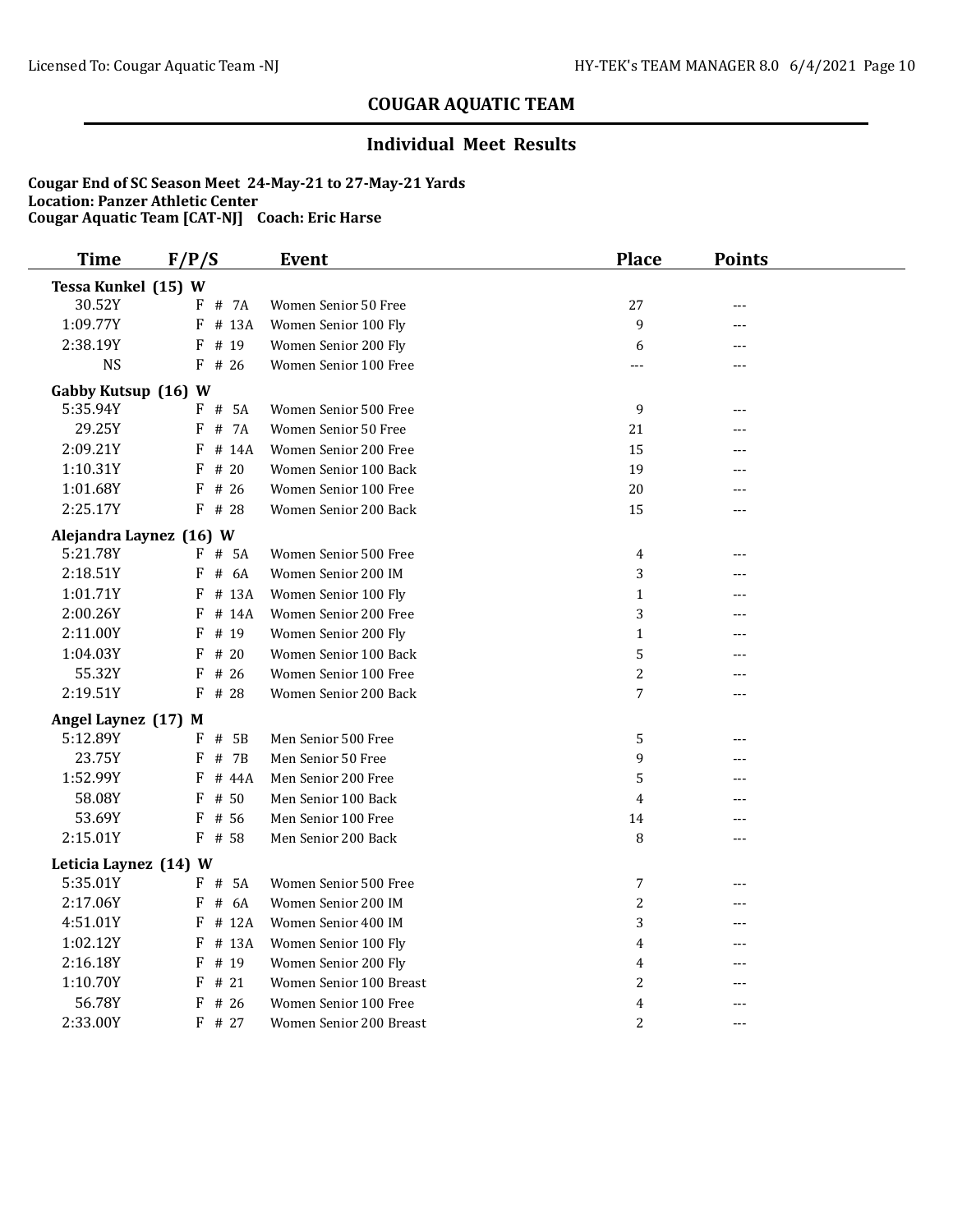### **Individual Meet Results**

| <b>Time</b>            | F/P/S           | <b>Event</b>            | <b>Place</b>     | <b>Points</b> |  |
|------------------------|-----------------|-------------------------|------------------|---------------|--|
| Jamie Leas (14) W      |                 |                         |                  |               |  |
| 6:27.00Y               | $F$ # 5A        | Women Senior 500 Free   | 15               | ---           |  |
| 29.38Y                 | # 7A<br>F       | Women Senior 50 Free    | 23               | ---           |  |
| 1:07.89Y               | # 13A<br>F      | Women Senior 100 Fly    | 7                | ---           |  |
| 2:25.03Y               | # 14A<br>F      | Women Senior 200 Free   | 20               | ---           |  |
| 1:10.44Y               | # 20<br>F       | Women Senior 100 Back   | 20               | ---           |  |
| 1:03.73Y               | $F$ # 26        | Women Senior 100 Free   | 24               |               |  |
| 2:31.61Y               | $F$ # 28        | Women Senior 200 Back   | 17               | ---           |  |
| Charlotte Lepis (17) W |                 |                         |                  |               |  |
| 5:16.99Y               | $F$ # 5A        | Women Senior 500 Free   | $\mathbf{1}$     | ---           |  |
| 25.12Y                 | F<br># 7A       | Women Senior 50 Free    | $\mathbf{1}$     | ---           |  |
| 1:01.82Y               | # 13A<br>F      | Women Senior 100 Fly    | 3                | ---           |  |
| 2:00.64Y               | # 14A<br>F      | Women Senior 200 Free   | 4                | ---           |  |
| 1:01.50Y               | # 20<br>F       | Women Senior 100 Back   | $\boldsymbol{2}$ | ---           |  |
| 54.70Y                 | # 26<br>F       | Women Senior 100 Free   | $\mathbf{1}$     | ---           |  |
| 2:15.69Y               | $F$ # 28        | Women Senior 200 Back   | 4                | ---           |  |
| Ella Lepis (14) W      |                 |                         |                  |               |  |
| 5:19.06Y               | # 5A<br>F       | Women Senior 500 Free   | 2                | ---           |  |
| 2:20.35Y               | # 6A<br>F       | Women Senior 200 IM     | 5                | ---           |  |
| 4:48.62Y               | # 12A<br>F      | Women Senior 400 IM     | $\overline{c}$   | ---           |  |
| 2:04.85Y DQ            | $F$ # 14A       | Women Senior 200 Free   | $---$            | ---           |  |
| 2:15.59Y               | F<br># 19       | Women Senior 200 Fly    | 3                | ---           |  |
| 1:17.08Y               | $F$ # 21        | Women Senior 100 Breast | 6                | ---           |  |
| 59.53Y                 | F<br># 26       | Women Senior 100 Free   | 13               | ---           |  |
| 2:43.78Y               | # 27<br>F       | Women Senior 200 Breast | 5                | ---           |  |
| Ashlyn Levy (11) W     |                 |                         |                  |               |  |
| 2:48.77Y DQ            | F<br>#<br>3E    | Women 11-12 200 IM      | $---$            | ---           |  |
| 30.73Y                 | F<br>$\#$<br>4E | Women 11-12 50 Free     | 3                | ---           |  |
| 35.98Y                 | F<br>$\#$<br>8E | Women 11-12 50 Back     | $\overline{c}$   | ---           |  |
| 2:28.83Y               | # 11E<br>F      | Women 11-12 200 Free    | $\overline{c}$   | ---           |  |
| 1:16.58Y               | # 16E<br>F      | Women 11-12 100 Back    | 3                | ---           |  |
| 34.45Y                 | # 18E<br>F      | Women 11-12 50 Fly      | 3                |               |  |
| 1:07.06Y               | $F$ # 22E       | Women 11-12 100 Free    | 2                | ---           |  |
| 1:19.19Y               | $F$ # 25E       | Women 11-12 100 IM      | 2                | ---           |  |
| Sasha Lukonen (16) W   |                 |                         |                  |               |  |
| 5:38.26Y               | $F$ # 5A        | Women Senior 500 Free   | 10               |               |  |
| 29.82Y                 | F # 7A          | Women Senior 50 Free    | 25               | ---           |  |
| 2:08.97Y               | F<br># 14A      | Women Senior 200 Free   | 14               |               |  |
| 1:08.80Y               | # 20<br>F       | Women Senior 100 Back   | 15               |               |  |
| 1:18.75Y               | # 21<br>F       | Women Senior 100 Breast | 9                |               |  |
| 1:01.51Y               | $F$ # 26        | Women Senior 100 Free   | 19               |               |  |
| 2:23.60Y               | $F$ # 28        | Women Senior 200 Back   | 13               | ---           |  |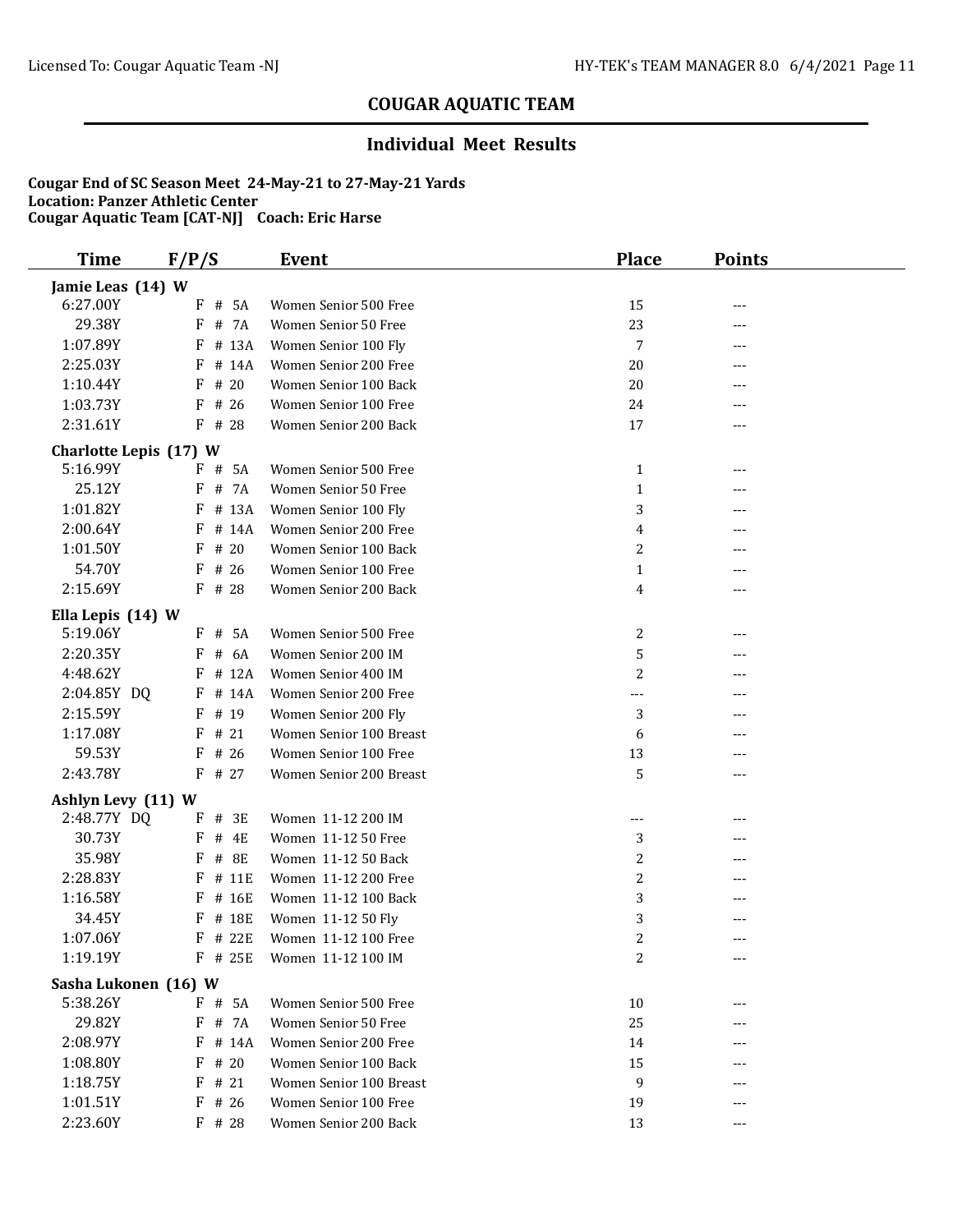### **Individual Meet Results**

| <b>Time</b>             | F/P/S                              | Event                   | <b>Place</b>   | <b>Points</b> |  |
|-------------------------|------------------------------------|-------------------------|----------------|---------------|--|
| Alex Makovsky (13) M    |                                    |                         |                |               |  |
| 5:36.91Y                | $F$ # 5B                           | Men Senior 500 Free     | 7              | ---           |  |
| 25.60Y                  | # 7B<br>F                          | Men Senior 50 Free      | 18             | ---           |  |
| 2:04.74Y                | F<br># 44A                         | Men Senior 200 Free     | 11             | ---           |  |
| 1:07.78Y                | F<br># 50                          | Men Senior 100 Back     | 11             | ---           |  |
| 57.43Y                  | $F$ # 56                           | Men Senior 100 Free     | 17             | ---           |  |
| 2:25.87Y                | F # 58                             | Men Senior 200 Back     | 10             | ---           |  |
| Mia Manzo (16) W        |                                    |                         |                |               |  |
| 27.99Y                  | F # 7A                             | Women Senior 50 Free    | 14             | ---           |  |
| 2:12.72Y                | $F$ # 14A                          | Women Senior 200 Free   | 17             |               |  |
| 1:15.66Y                | $F$ # 21                           | Women Senior 100 Breast | 4              | ---           |  |
| 1:01.79Y                | $F$ # 26                           | Women Senior 100 Free   | 22             | ---           |  |
| 2:43.72Y                | $F$ # 27                           | Women Senior 200 Breast | 4              | ---           |  |
| Ella Marzullo (10) W    |                                    |                         |                |               |  |
| 51.86Y                  | $F$ # 1C                           | Women 9-10 50 Breast    | 3              | ---           |  |
| 38.09Y                  | # 4C<br>F                          | Women 9-10 50 Free      | 6              | ---           |  |
| 44.74Y                  | # 8C<br>F                          | Women 9-10 50 Back      | 4              |               |  |
| 1:35.80Y                | # 16C<br>F                         | Women 9-10 100 Back     | 4              |               |  |
| 45.99Y                  | # 18C<br>F                         | Women 9-10 50 Fly       | $\overline{2}$ |               |  |
| 1:27.16Y                | $F$ # 22C                          | Women 9-10 100 Free     | $\mathbf{1}$   | ---           |  |
| 1:41.15Y                | $F$ # 25C                          | Women 9-10 100 IM       | 2              | ---           |  |
| Isabella Masella (17) W |                                    |                         |                |               |  |
| <b>NS</b>               | $F$ # 6A                           | Women Senior 200 IM     | ---            | ---           |  |
| <b>NS</b>               | F # 7A                             | Women Senior 50 Free    |                |               |  |
| <b>NS</b>               | # 13A<br>F                         | Women Senior 100 Fly    | ---            | ---           |  |
| 1:03.89Y                | $F$ # 26                           | Women Senior 100 Free   | 25             | ---           |  |
|                         | <b>Christopher Mattesky (14) M</b> |                         |                |               |  |
| 2:24.14Y                | $F$ # 6B                           | Men Senior 200 IM       | 9              |               |  |
| 27.91Y                  | $F$ # 7B                           | Men Senior 50 Free      | 22             | ---           |  |
| 5:11.45Y DQ             | $F$ # 42A                          | Men Senior 400 IM       | ---            |               |  |
| 2:18.38Y                | $F$ # 44A                          | Men Senior 200 Free     | 14             | ---           |  |
| 1:09.00Y                | # 51<br>F                          | Men Senior 100 Breast   | 8              | ---           |  |
| 1:00.66Y                | $F$ # 56                           | Men Senior 100 Free     | 19             | ---           |  |
| 2:29.17Y                | $F$ # 57                           | Men Senior 200 Breast   | 7              | ---           |  |
| Simon Maza (12) M       |                                    |                         |                |               |  |
| 58.49Y                  | $#$ 1F<br>F                        | Men 11-12 50 Breast     | 3              | ---           |  |
| 36.99Y                  | F<br>$#$ 4F                        | Men 11-12 50 Free       | 4              |               |  |
| 43.13Y DQ               | $F$ # 8F                           | Men 11-12 50 Back       | ---            |               |  |
| 1:35.77Y                | F<br># 16F                         | Men 11-12 100 Back      | 6              |               |  |
| 40.37Y                  | F # 18F                            | Men 11-12 50 Fly        | 3              |               |  |
| 1:19.64Y                | # 22F<br>F                         | Men 11-12 100 Free      | 6              |               |  |
| 1:38.75Y                | F # 25F                            | Men 11-12 100 IM        | 5              | ---           |  |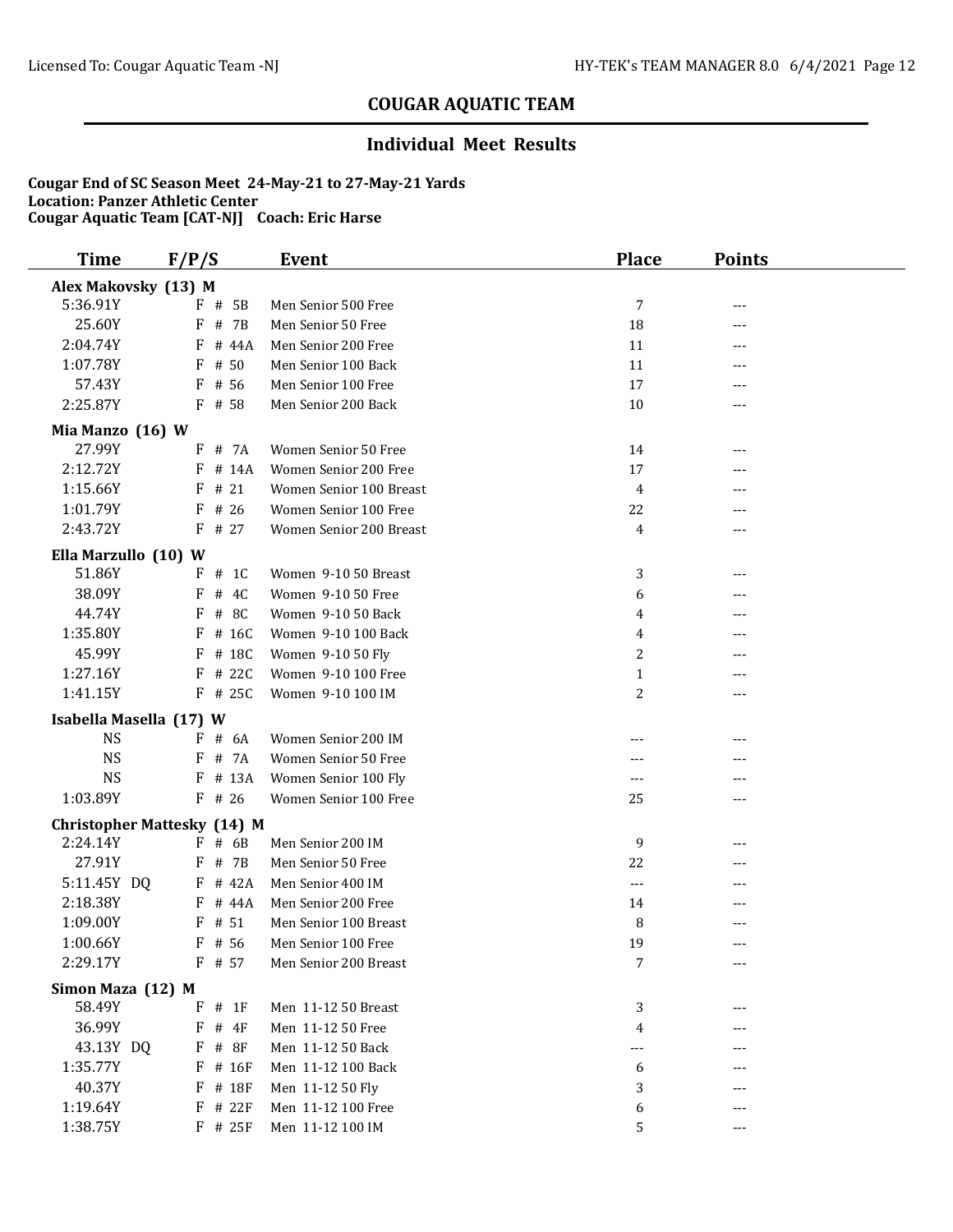### **Individual Meet Results**

| <b>Time</b>                   | F/P/S |           | <b>Event</b>            | <b>Place</b> | <b>Points</b> |  |
|-------------------------------|-------|-----------|-------------------------|--------------|---------------|--|
| Grace Mazza (9) W             |       |           |                         |              |               |  |
| 1:07.07Y                      |       | $F$ # 1C  | Women 9-10 50 Breast    | 8            | ---           |  |
| 58.18Y                        | F     | # 4C      | Women 9-10 50 Free      | 9            | ---           |  |
| 1:00.09Y                      | F     | # 8C      | Women 9-10 50 Back      | 8            | ---           |  |
| 1:15.75Y                      |       | $F$ # 18C | Women 9-10 50 Fly       | 7            |               |  |
| 2:03.82Y                      |       | $F$ # 22C | Women 9-10 100 Free     | 6            | ---           |  |
| 2:16.65Y DQ                   |       | $F$ # 25C | Women 9-10 100 IM       | $---$        | ---           |  |
| Elise McGirt (14) W           |       |           |                         |              |               |  |
| 27.12Y                        |       | $F$ # 7A  | Women Senior 50 Free    | 11           | ---           |  |
| 1:06.16Y                      |       | F # 13A   | Women Senior 100 Fly    | 6            | ---           |  |
| 1:17.14Y                      |       | $F$ # 21  | Women Senior 100 Breast | 7            | ---           |  |
| 1:00.15Y                      |       | $F$ # 26  | Women Senior 100 Free   | 14           | ---           |  |
| 2:45.66Y                      |       | $F$ # 27  | Women Senior 200 Breast | 6            | ---           |  |
| <b>Shannon McGowan (13) W</b> |       |           |                         |              |               |  |
| 5:48.51Y                      |       | $F$ # 5A  | Women Senior 500 Free   | 14           | ---           |  |
| 28.48Y                        |       | F # 7A    | Women Senior 50 Free    | 16           | ---           |  |
| 1:09.75Y                      |       | $F$ # 20  | Women Senior 100 Back   | 17           | ---           |  |
| 1:20.34Y                      |       | $F$ # 21  | Women Senior 100 Breast | 11           | ---           |  |
| 1:01.15Y                      |       | $F$ # 26  | Women Senior 100 Free   | 17           | ---           |  |
| 2:35.36Y                      |       | $F$ # 28  | Women Senior 200 Back   | 19           | ---           |  |
| Purab Mehra (9) M             |       |           |                         |              |               |  |
| 56.39Y                        | F     | # 1D      | Men 9-10 50 Breast      | 7            | ---           |  |
| 47.50Y                        | F     | # 4D      | Men 9-10 50 Free        | 8            | ---           |  |
| 49.58Y                        | F     | # 8D      | Men 9-10 50 Back        | 6            | ---           |  |
| 1:58.96Y DQ                   |       | $F$ # 17D | Men 9-10 100 Breast     | $---$        | ---           |  |
| 1:05.57Y                      | F     | # 18D     | Men 9-10 50 Fly         | 6            | ---           |  |
| 1:48.97Y                      | F     | # 22D     | Men 9-10 100 Free       | 7            | ---           |  |
| 1:56.03Y DQ                   |       | $F$ # 25D | Men 9-10 100 IM         |              | ---           |  |
| Samuel Miller (9) M           |       |           |                         |              |               |  |
| 1:04.86Y DQ                   |       | $F$ # 1D  | Men 9-10 50 Breast      | $---$        |               |  |
| 48.98Y                        |       | $F$ # 4D  | Men 9-10 50 Free        | 9            | ---           |  |
| 55.95Y DQ                     |       | $F$ # 8D  | Men 9-10 50 Back        |              | ---           |  |
| 1:06.26Y DQ                   |       | F # 18D   | Men 9-10 50 Fly         |              | ---           |  |
| <b>DNF</b>                    |       | $F$ # 22D | Men 9-10 100 Free       |              | ---           |  |
| 2:25.78Y DQ                   |       | $F$ # 25D | Men 9-10 100 IM         | $---$        | $---$         |  |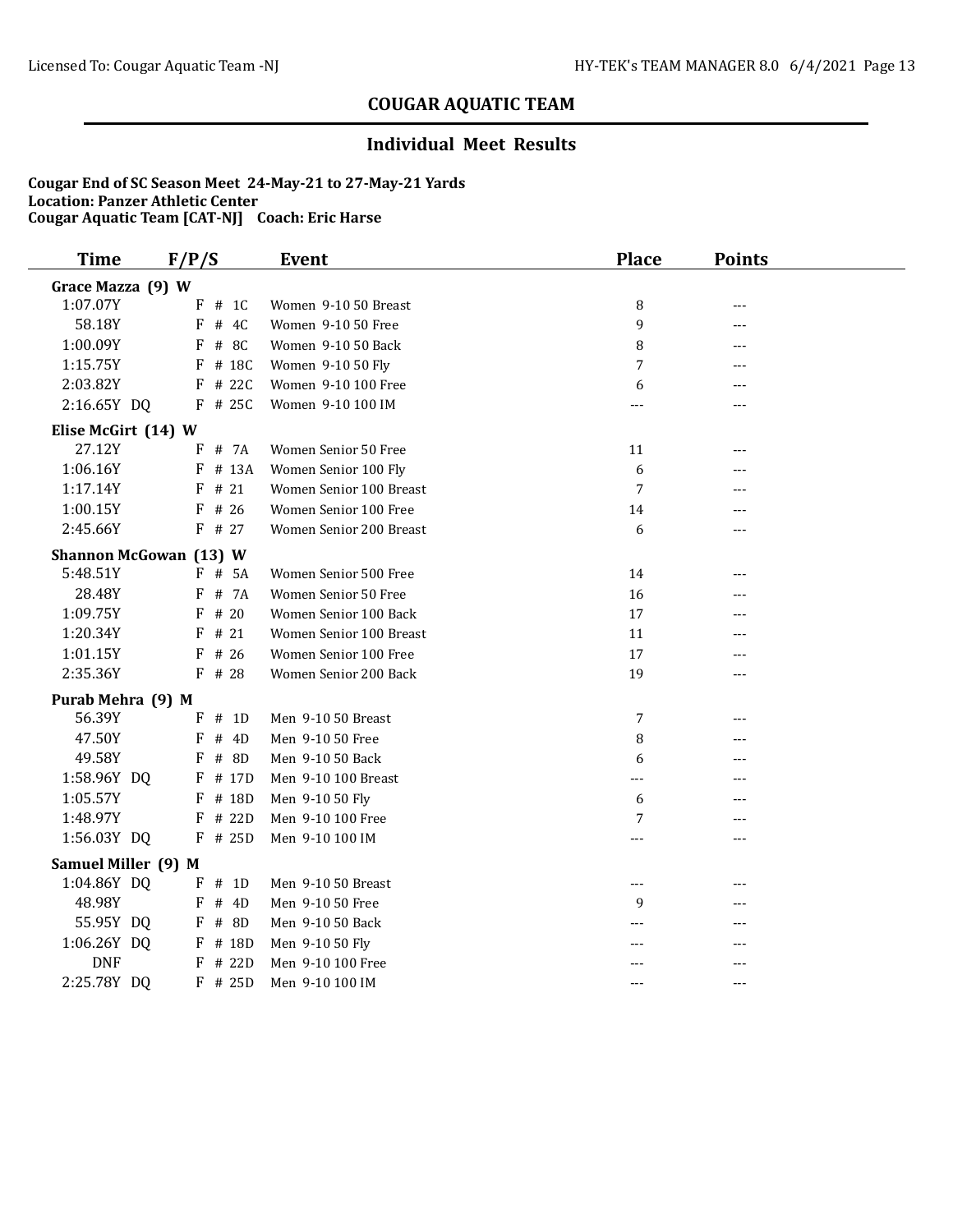### **Individual Meet Results**

| <b>Time</b>                    | F/P/S           | <b>Event</b>          | <b>Place</b>   | <b>Points</b> |  |  |  |
|--------------------------------|-----------------|-----------------------|----------------|---------------|--|--|--|
| <b>Lillian Mingione (11) W</b> |                 |                       |                |               |  |  |  |
| 43.62Y                         | $F$ # 1E        | Women 11-12 50 Breast | $\mathbf{1}$   | ---           |  |  |  |
| 32.88Y                         | F<br># 4E       | Women 11-12 50 Free   | 7              | ---           |  |  |  |
| 37.66Y                         | F<br>$\#$<br>8E | Women 11-12 50 Back   | 3              | ---           |  |  |  |
| 2:43.16Y                       | # 11E<br>F      | Women 11-12 200 Free  | 8              | ---           |  |  |  |
| 1:18.14Y                       | F<br># 16E      | Women 11-12 100 Back  | 4              | ---           |  |  |  |
| 36.86Y                         | F # 18E         | Women 11-12 50 Fly    | 4              | ---           |  |  |  |
| 2:46.72Y                       | F<br># 23E      | Women 11-12 200 Back  | 2              | ---           |  |  |  |
| 1:20.01Y                       | $F$ # 25E       | Women 11-12 100 IM    | 4              | ---           |  |  |  |
| Sophia Mortimore (9) W         |                 |                       |                |               |  |  |  |
| 52.30Y                         | $F$ # 1C        | Women 9-10 50 Breast  | 4              | ---           |  |  |  |
| 37.84Y                         | F<br># 4C       | Women 9-10 50 Free    | 4              | ---           |  |  |  |
| 42.06Y                         | $F$ # 8C        | Women 9-10 50 Back    | 2              | ---           |  |  |  |
| 1:51.58Y                       | # 17C<br>F      | Women 9-10 100 Breast | 3              | ---           |  |  |  |
| 41.91Y                         | F<br># 18C      | Women 9-10 50 Fly     | $\mathbf{1}$   | ---           |  |  |  |
| 1:30.42Y                       | F<br># 22C      | Women 9-10 100 Free   | 3              | ---           |  |  |  |
| 1:37.65Y                       | $F$ # 25C       | Women 9-10 100 IM     | $\mathbf{1}$   | ---           |  |  |  |
| Devon Muldoon (17) W           |                 |                       |                |               |  |  |  |
| 2:06.84Y                       | # 6A<br>F       | Women Senior 200 IM   | $\mathbf{1}$   | ---           |  |  |  |
| 25.36Y                         | # 7A<br>F       | Women Senior 50 Free  | $\overline{c}$ |               |  |  |  |
| 4:28.46Y                       | F<br># 12A      | Women Senior 400 IM   | $\mathbf{1}$   | ---           |  |  |  |
| 1:55.91Y                       | $F$ # 14A       | Women Senior 200 Free | $\mathbf{1}$   |               |  |  |  |
| 57.36Y                         | $F$ # 20        | Women Senior 100 Back | $\mathbf{1}$   | ---           |  |  |  |
| 2:01.66Y                       | $F$ # 28        | Women Senior 200 Back | $\mathbf{1}$   | ---           |  |  |  |
| Eli Muldoon (15) M             |                 |                       |                |               |  |  |  |
| 2:12.24Y                       | $F$ # 6B        | Men Senior 200 IM     | 6              | ---           |  |  |  |
| 24.97Y                         | # 7B<br>F       | Men Senior 50 Free    | 15             | ---           |  |  |  |
| 58.96Y                         | # 43A<br>F      | Men Senior 100 Fly    | 11             | ---           |  |  |  |
| 1:58.96Y                       | # 44A<br>F      | Men Senior 200 Free   | 8              |               |  |  |  |
| 1:01.50Y                       | # 50<br>F       | Men Senior 100 Back   | 8              |               |  |  |  |
| 1:07.60Y                       | # 51<br>F       | Men Senior 100 Breast | 7              |               |  |  |  |
| 53.55Y                         | # 56<br>F       | Men Senior 100 Free   | 13             | ---           |  |  |  |
| 2:31.65Y                       | F # 57          | Men Senior 200 Breast | 8              | ---           |  |  |  |
| Caroline Murray (15) W         |                 |                       |                |               |  |  |  |
| 5:20.37Y                       | # 5A<br>F       | Women Senior 500 Free | 3              | ---           |  |  |  |
| 27.41Y                         | # 7A<br>F       | Women Senior 50 Free  | 13             |               |  |  |  |
| 4:56.21Y                       | # 12A<br>F      | Women Senior 400 IM   | 5              |               |  |  |  |
| 2:01.83Y                       | $F$ # 14A       | Women Senior 200 Free | 5              |               |  |  |  |
| 2:15.15Y                       | F<br># 19       | Women Senior 200 Fly  | 2              | ---           |  |  |  |
| 1:03.33Y                       | # 20<br>F       | Women Senior 100 Back | 4              | ---           |  |  |  |
| 57.36Y                         | F<br># 26       | Women Senior 100 Free | 7              | ---           |  |  |  |
| 2:14.47Y                       | $F$ # 28        | Women Senior 200 Back | 3              | ---           |  |  |  |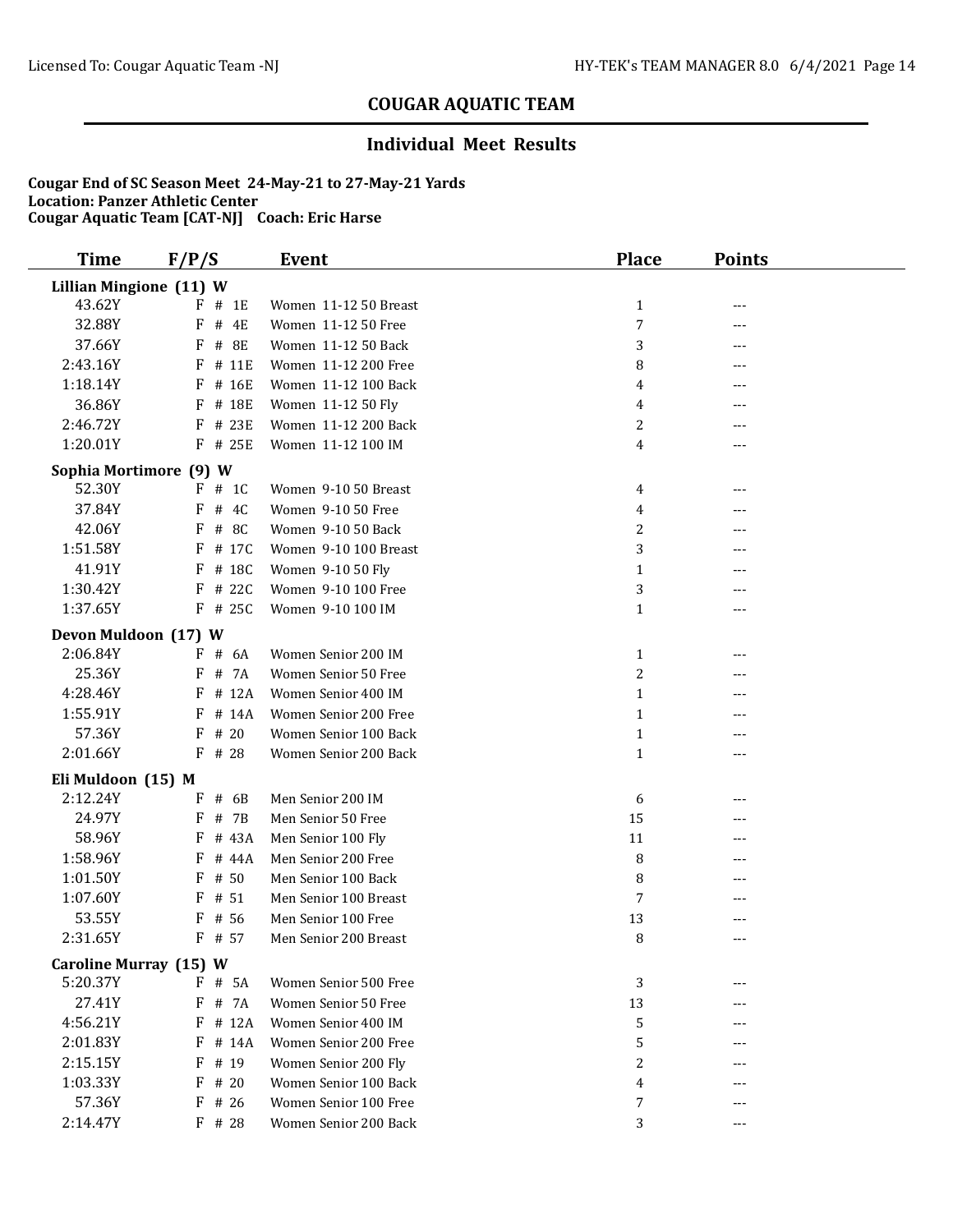### **Individual Meet Results**

| <b>Time</b>                     | F/P/S                | <b>Event</b>            | <b>Place</b>   | <b>Points</b> |  |  |  |  |
|---------------------------------|----------------------|-------------------------|----------------|---------------|--|--|--|--|
|                                 | Daniel Murray (12) M |                         |                |               |  |  |  |  |
| 7:35.31Y                        | F # 2F               | Men 11-12 500 Free      | $\mathbf{1}$   | ---           |  |  |  |  |
| 38.84Y                          | F<br>$#$ 4F          | Men 11-12 50 Free       | 5              | ---           |  |  |  |  |
| 41.70Y                          | F<br># 8F            | Men 11-12 50 Back       | 4              | ---           |  |  |  |  |
| 2:57.43Y                        | # 11F<br>F           | Men 11-12 200 Free      | 4              | ---           |  |  |  |  |
| 1:28.80Y                        | $F$ # 16F            | Men 11-12 100 Back      | 5              | ---           |  |  |  |  |
| 56.00Y                          | F # 18F              | Men 11-12 50 Fly        | 4              | ---           |  |  |  |  |
| 1:19.27Y                        | F<br># 22F           | Men 11-12 100 Free      | 5              | ---           |  |  |  |  |
| 3:01.11Y                        | $F$ # 23F            | Men 11-12 200 Back      | $\mathbf{1}$   | ---           |  |  |  |  |
| Grace Pages (9) W               |                      |                         |                |               |  |  |  |  |
| 1:19.87Y DQ                     | $F$ # 1C             | Women 9-10 50 Breast    | $---$          |               |  |  |  |  |
| 1:01.87Y                        | $F$ # 4C             | Women 9-10 50 Free      | 10             |               |  |  |  |  |
| 2:04.74Y                        | $F$ # 22C            | Women 9-10 100 Free     | $\overline{7}$ | ---           |  |  |  |  |
| Max Pearson (13) M              |                      |                         |                |               |  |  |  |  |
| 2:25.34Y                        | F # 3H               | Men 13 & Over 200 IM    | 1              | ---           |  |  |  |  |
| 26.88Y                          | F<br># 4H            | Men 13 & Over 50 Free   | $\mathbf{1}$   | ---           |  |  |  |  |
| 1:05.66Y                        | # 10H<br>F           | Men 13 & Over 100 Fly   | $\mathbf{1}$   |               |  |  |  |  |
| 2:10.36Y                        | # 11H<br>F           | Men 13 & Over 200 Free  | $\mathbf{1}$   | ---           |  |  |  |  |
| 1:04.45Y                        | # 16H<br>F           | Men 13 & Over 100 Back  | $\mathbf{1}$   |               |  |  |  |  |
| 58.71Y                          | # 22H<br>F           | Men 13 & Over 100 Free  | $\mathbf{1}$   |               |  |  |  |  |
| 2:24.55Y                        | F # 23H              | Men 13 & Over 200 Back  | $\mathbf{1}$   | ---           |  |  |  |  |
| Ashley Peng (14) W              |                      |                         |                |               |  |  |  |  |
| 2:38.09Y                        | # 6A<br>F            | Women Senior 200 IM     | 12             | ---           |  |  |  |  |
| 29.74Y                          | # 7A<br>F            | Women Senior 50 Free    | 24             |               |  |  |  |  |
| 5:37.94Y                        | $F$ # 12A            | Women Senior 400 IM     | 7              | ---           |  |  |  |  |
| 1:09.22Y                        | F<br># 20            | Women Senior 100 Back   | 16             | ---           |  |  |  |  |
| 1:28.18Y                        | F<br># 21            | Women Senior 100 Breast | 15             |               |  |  |  |  |
| 1:06.77Y                        | # 26<br>F            | Women Senior 100 Free   | 28             | ---           |  |  |  |  |
| 2:32.26Y                        | $F$ # 28             | Women Senior 200 Back   | 18             | ---           |  |  |  |  |
| <b>Alexander Petroff (17) M</b> |                      |                         |                |               |  |  |  |  |
| 2:06.96Y                        | $F$ # 6B             | Men Senior 200 IM       | 5              |               |  |  |  |  |
| 23.12Y                          | # 7B<br>F            | Men Senior 50 Free      | 4              | ---           |  |  |  |  |
| 55.30Y                          | $F$ # 43A            | Men Senior 100 Fly      | 3              | $---$         |  |  |  |  |
| Kyle Phillips (13) M            |                      |                         |                |               |  |  |  |  |
| 5:22.07Y                        | # 5B<br>F            | Men Senior 500 Free     | 6              | ---           |  |  |  |  |
| 25.65Y                          | # 7B<br>F            | Men Senior 50 Free      | 19             |               |  |  |  |  |
| 1:05.52Y                        | F<br># 43A           | Men Senior 100 Fly      | 13             |               |  |  |  |  |
| 2:01.97Y                        | F<br># 44A           | Men Senior 200 Free     | 9              |               |  |  |  |  |
| 1:12.60Y                        | $F$ # 51             | Men Senior 100 Breast   | 11             |               |  |  |  |  |
| 56.61Y                          | $F$ # 56             | Men Senior 100 Free     | 16             |               |  |  |  |  |
| 2:37.86Y                        | F # 57               | Men Senior 200 Breast   | 9              | $---$         |  |  |  |  |
|                                 |                      |                         |                |               |  |  |  |  |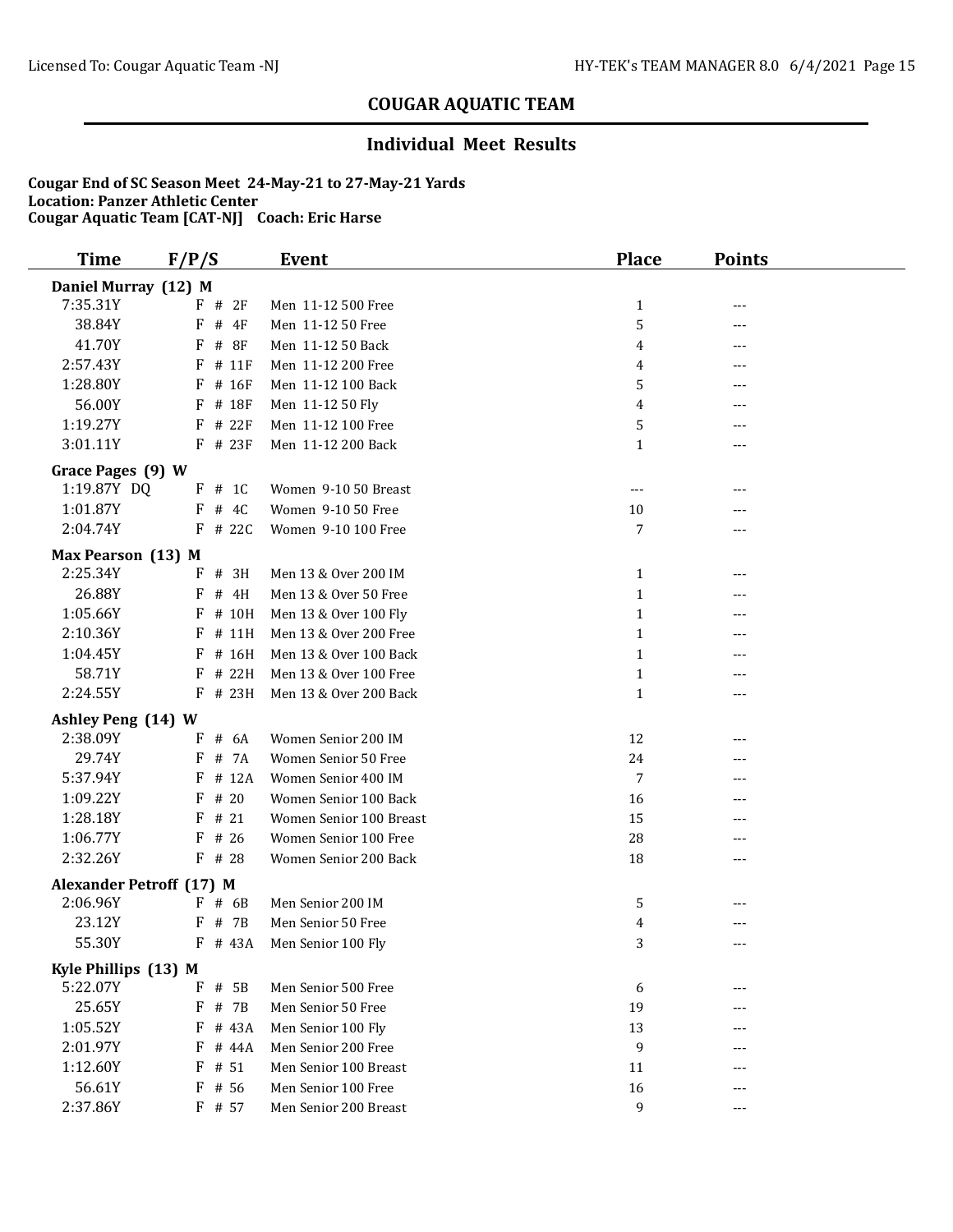### **Individual Meet Results**

| <b>Time</b>            | F/P/S       | <b>Event</b>              | <b>Place</b>            | <b>Points</b>     |  |
|------------------------|-------------|---------------------------|-------------------------|-------------------|--|
| Lily Phillips (12) W   |             |                           |                         |                   |  |
| 44.56Y                 | $F$ # 1E    | Women 11-12 50 Breast     | 3                       | $- - -$           |  |
| 33.43Y                 | F<br># 4E   | Women 11-12 50 Free       | 8                       | ---               |  |
| 39.89Y                 | F<br># 8E   | Women 11-12 50 Back       | 6                       |                   |  |
| 2:39.82Y               | # 11E<br>F  | Women 11-12 200 Free      | 6                       | ---               |  |
| 1:13.07Y               | F # 22E     | Women 11-12 100 Free      | 6                       |                   |  |
| 1:26.44Y               | $F$ # 25E   | Women 11-12 100 IM        | 7                       | $---$             |  |
| Mario Pontidis (14) M  |             |                           |                         |                   |  |
| 24.04Y                 | F # 7B      | Men Senior 50 Free        | 12                      | ---               |  |
| 4:38.59Y               | $F$ # 42A   | Men Senior 400 IM         | 4                       |                   |  |
| 1:00.29Y               | $F$ # 50    | Men Senior 100 Back       | 7                       |                   |  |
| 1:07.07Y               | $F$ # 51    | Men Senior 100 Breast     | 6                       |                   |  |
| 52.31Y                 | $F$ # 56    | Men Senior 100 Free       | 8                       |                   |  |
| 2:26.64Y               | $F$ # 57    | Men Senior 200 Breast     | 5                       | $---$             |  |
| Ahalya Raghavan (13) W |             |                           |                         |                   |  |
| 3:03.84Y               | $F$ # 3G    | Women 13 & Over 200 IM    | 3                       |                   |  |
| 34.07Y                 | $F$ # 4G    | Women 13 & Over 50 Free   | 4                       |                   |  |
| Vivianna Ramos (12) W  |             |                           |                         |                   |  |
| 2:48.18Y               | $F$ # 3E    | Women 11-12 200 IM        | 3                       |                   |  |
| 31.70Y                 | $F$ # 4E    | Women 11-12 50 Free       | 4                       |                   |  |
| 2:32.56Y               | $F$ # 11E   | Women 11-12 200 Free      | 3                       | ---               |  |
| 1:25.12Y               | F # 17E     | Women 11-12 100 Breast    | $\overline{c}$          |                   |  |
| 1:09.95Y               | # 22E<br>F  | Women 11-12 100 Free      | 3                       | $---$             |  |
| 3:07.99Y               | $F$ # 24E   | Women 11-12 200 Breast    | 2                       | $---$             |  |
| Henry Randall (8) M    |             |                           |                         |                   |  |
| 1:05.67Y               | $#$ 1B<br>F | Men 8 & Under 50 Breast   | $\mathbf{1}$            | ---               |  |
| 1:05.08Y               | $F$ # 4B    | Men 8 & Under 50 Free     | 5                       | $- - -$           |  |
| Isla Randall (6) W     |             |                           |                         |                   |  |
| 1:07.15Y               | $F$ # 4A    | Women 8 & Under 50 Free   | 6                       | $---$             |  |
| Sean Rider (10) M      |             |                           |                         |                   |  |
| 53.26Y                 | $F$ # 1D    | Men 9-10 50 Breast        | 6                       |                   |  |
| 36.08Y                 | $F$ # 4D    | Men 9-10 50 Free          | 2                       | $---$             |  |
| 1:31.57Y               |             | F # 16D Men 9-10 100 Back | $\overline{\mathbf{c}}$ | $---$             |  |
| 46.50Y                 | F<br># 18D  | Men 9-10 50 Fly           | 4                       | $\qquad \qquad -$ |  |
| Joaquin Rivera (8) M   |             |                           |                         |                   |  |
| 1:24.34Y               | $#$ 1B<br>F | Men 8 & Under 50 Breast   | 4                       | $---$             |  |
| 54.27Y                 | # 4B<br>F   | Men 8 & Under 50 Free     | 4                       |                   |  |
| 57.77Y                 | # 8B<br>F   | Men 8 & Under 50 Back     | 2                       |                   |  |
| 1:21.59Y DQ            | $F$ # 18B   | Men 8 & Under 50 Fly      | ---                     |                   |  |
| 1:54.94Y               | F # 22B     | Men 8 & Under 100 Free    | 2                       |                   |  |
| 2:12.25Y DQ            | F # 25B     | Men 8 & Under 100 IM      | $\sim$ $\sim$ $\sim$    | $---$             |  |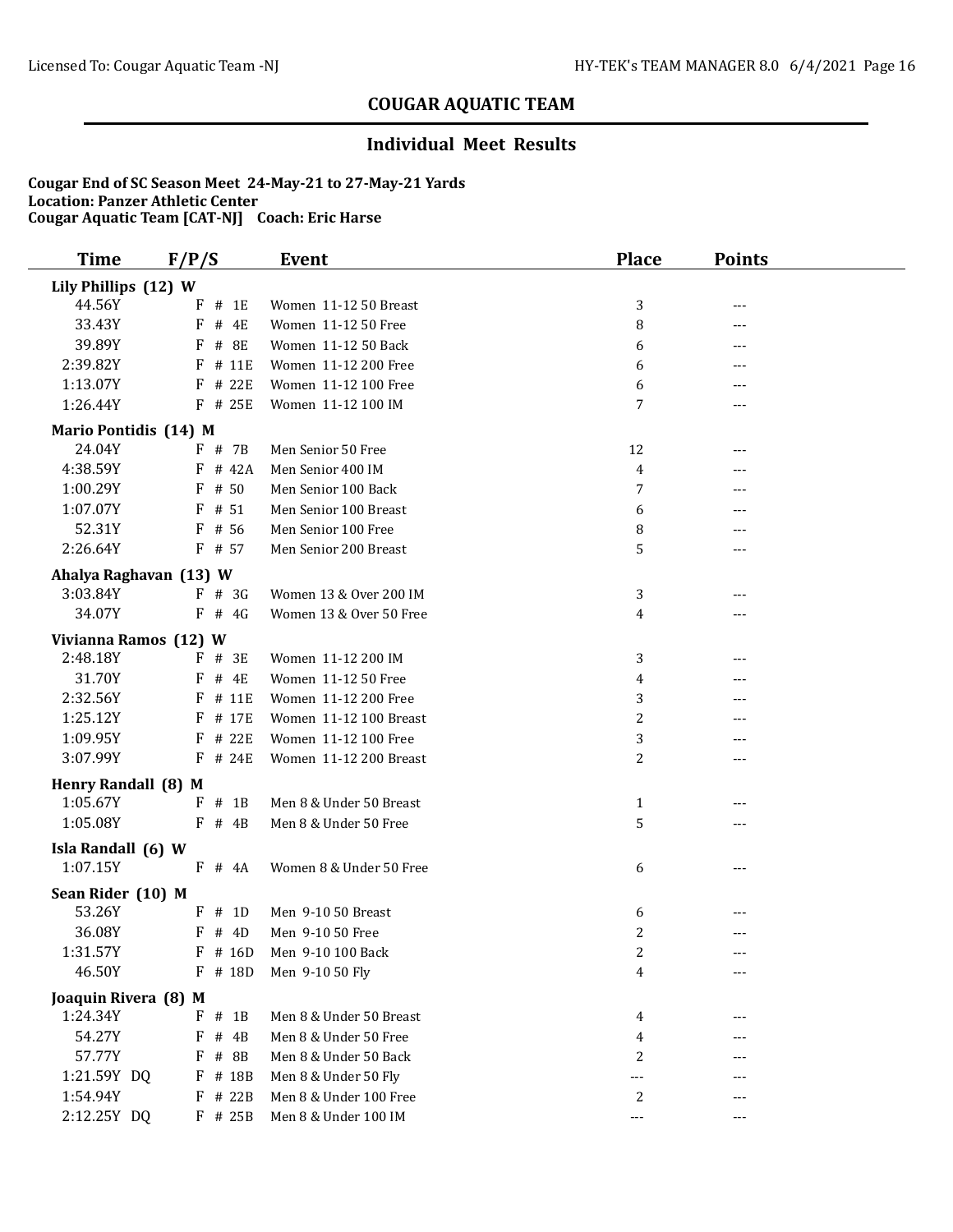### **Individual Meet Results**

| <b>Time</b>                            | F/P/S           | <b>Event</b>              | <b>Place</b>   | <b>Points</b> |  |
|----------------------------------------|-----------------|---------------------------|----------------|---------------|--|
| Maximo Rivera (11) M                   |                 |                           |                |               |  |
| 2:56.07Y                               | $F$ # 3F        | Men 11-12 200 IM          | 2              | ---           |  |
| 34.48Y                                 | # $4F$<br>F     | Men 11-12 50 Free         | 3              | ---           |  |
| 38.56Y                                 | $\#$<br>F<br>8F | Men 11-12 50 Back         | 3              | ---           |  |
| 1:21.53Y                               | F<br># 10F      | Men 11-12 100 Fly         | $\overline{c}$ | ---           |  |
| 1:25.14Y                               | # 16F<br>F      | Men 11-12 100 Back        | 4              | ---           |  |
| 35.98Y                                 | # 18F<br>F      | Men 11-12 50 Fly          | 2              | ---           |  |
| 1:12.60Y                               | $F$ # 22 $F$    | Men 11-12 100 Free        | 3              |               |  |
| 1:24.40Y                               | $F$ # 25F       | Men 11-12 100 IM          | 4              | ---           |  |
| Maeve Rodgers (10) W                   |                 |                           |                |               |  |
| 49.54Y                                 | $F$ # 1C        | Women 9-10 50 Breast      | 2              | ---           |  |
| 36.13Y                                 | $F$ # 4C        | Women 9-10 50 Free        | $\overline{c}$ | ---           |  |
| Amanda Rohde (16) W                    |                 |                           |                |               |  |
| 2:18.61Y                               | $F$ # 6A        | Women Senior 200 IM       | 4              | ---           |  |
| 26.56Y                                 | # 7A<br>F       | Women Senior 50 Free      | 5              | ---           |  |
| 2:03.54Y                               | # 14A<br>F      | Women Senior 200 Free     | 7              | ---           |  |
| 1:05.21Y                               | # 20<br>F       | Women Senior 100 Back     | 6              |               |  |
| 56.90Y                                 | # 26<br>F       | Women Senior 100 Free     | 5              | ---           |  |
| 2:18.53Y                               | $F$ # 28        | Women Senior 200 Back     | 5              | ---           |  |
|                                        |                 |                           |                |               |  |
| <b>Ashley Rohde (13) W</b><br>2:48.06Y | $F$ # 6A        | Women Senior 200 IM       | 14             |               |  |
| 32.69Y                                 | # 7A<br>F       | Women Senior 50 Free      | 29             | ---<br>---    |  |
| 2:31.02Y                               | # 14A<br>F      | Women Senior 200 Free     | 21             |               |  |
| 1:15.54Y                               | $F$ # 20        | Women Senior 100 Back     | 25             | ---           |  |
|                                        |                 |                           |                | ---           |  |
| Alyanna Roldan (8) W                   |                 |                           |                |               |  |
| DQ                                     | F # 1A          | Women 8 & Under 50 Breast | ---            |               |  |
| 48.31Y                                 | #<br>4A<br>F    | Women 8 & Under 50 Free   | $\mathbf{1}$   | ---           |  |
| 52.95Y DQ                              | F # 8A          | Women 8 & Under 50 Back   | $---$          |               |  |
| 1:46.34Y                               | $F$ # 22A       | Women 8 & Under 100 Free  | 3              | ---           |  |
| 2:06.11Y                               | $F$ # 25A       | Women 8 & Under 100 IM    | 3              | ---           |  |
| Julianne Roldan (6) W                  |                 |                           |                |               |  |
| 1:18.37Y DQ                            | $F$ # 1A        | Women 8 & Under 50 Breast | ---            | ---           |  |
| 56.08Y                                 | $F$ # 4A        | Women 8 & Under 50 Free   | 5              |               |  |
| 59.87Y                                 | $F$ # 8A        | Women 8 & Under 50 Back   | 5              | ---           |  |
| 2:21.41Y                               | $F$ # 22A       | Women 8 & Under 100 Free  | 6              |               |  |
| Caroline Rosiecki (14) W               |                 |                           |                |               |  |
| 26.54Y                                 | F # 7A          | Women Senior 50 Free      | 4              |               |  |
| 2:08.16Y                               | # 14A<br>F      | Women Senior 200 Free     | 12             |               |  |
| 1:11.33Y                               | # 20<br>F       | Women Senior 100 Back     | 23             |               |  |
| 1:18.88Y                               | $F$ # 21        | Women Senior 100 Breast   | 10             |               |  |
| 59.06Y                                 | $F$ # 26        | Women Senior 100 Free     | 11             | ---           |  |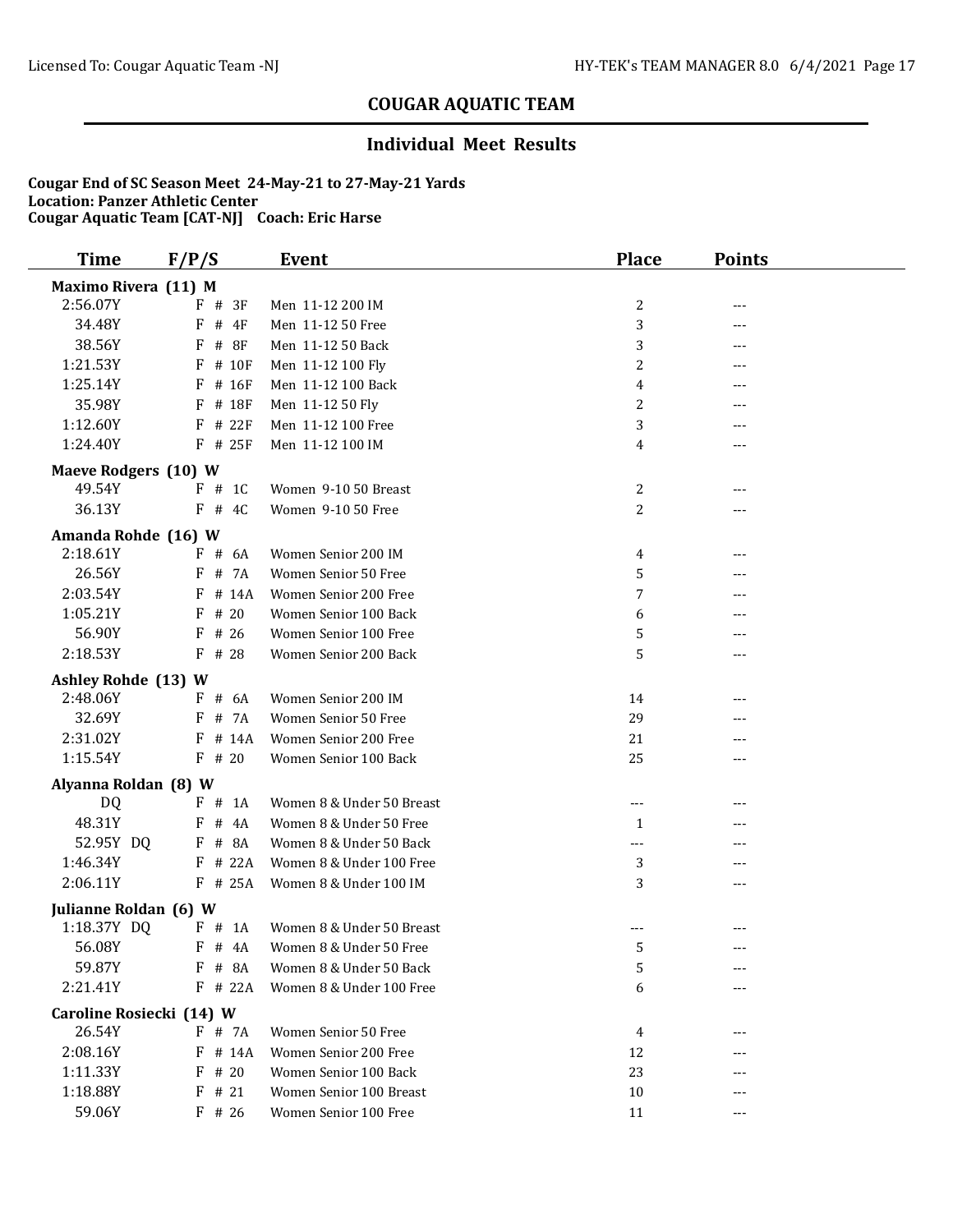### **Individual Meet Results**

| <b>Time</b>                   | F/P/S           | Event                     | <b>Place</b>   | <b>Points</b> |
|-------------------------------|-----------------|---------------------------|----------------|---------------|
| Kailey Ross (15) W            |                 |                           |                |               |
| 2:22.36Y                      | # 6A<br>F       | Women Senior 200 IM       | 6              | ---           |
| 28.99Y                        | # 7A<br>F       | Women Senior 50 Free      | 19             | ---           |
| 4:53.98Y                      | # 12A<br>F      | Women Senior 400 IM       | 4              | ---           |
| 1:05.83Y                      | # 20<br>F       | Women Senior 100 Back     | 10             | ---           |
| 1:13.43Y                      | # 21<br>F       | Women Senior 100 Breast   | 3              | ---           |
| 2:37.01Y DQ                   | $F$ # 27        | Women Senior 200 Breast   | ---            |               |
| 2:19.39Y                      | $F$ # 28        | Women Senior 200 Back     | 6              | ---           |
| <b>Schuyler Ross (17) W</b>   |                 |                           |                |               |
| 25.51Y                        | F # 7A          | Women Senior 50 Free      | 3              |               |
| 1:57.71Y                      | $F$ # 14A       | Women Senior 200 Free     | 2              |               |
| 1:02.11Y                      | $F$ # 20        | Women Senior 100 Back     | 3              |               |
| 55.32Y                        | # 26<br>F       | Women Senior 100 Free     | $\overline{c}$ | ---           |
| 2:11.33Y                      | F # 28          | Women Senior 200 Back     | $\overline{c}$ | ---           |
| James Ruberton (9) M          |                 |                           |                |               |
| 53.05Y                        | $F$ # 1D        | Men 9-10 50 Breast        | 5              | ---           |
| 43.94Y                        | # 4D<br>F       | Men 9-10 50 Free          | 7              |               |
| 50.52Y                        | $\#$<br>8D<br>F | Men 9-10 50 Back          | 7              |               |
| 3:44.58Y                      | # 11D<br>F      | Men 9-10 200 Free         | 5              |               |
| 1:51.52Y                      | $F$ # 17D       | Men 9-10 100 Breast       | 2              |               |
| 1:08.42Y DQ                   | F # 18D         | Men 9-10 50 Fly           | $---$          |               |
| 1:36.15Y                      | $F$ # 22D       | Men 9-10 100 Free         | 6              | ---           |
| 1:47.61Y DQ                   | F # 25D         | Men 9-10 100 IM           | ---            | ---           |
|                               |                 |                           |                |               |
| John Sagui (13) M<br>2:40.20Y | $F$ # 3H        | Men 13 & Over 200 IM      | 2              | ---           |
| 29.44Y                        | # 4H<br>F       | Men 13 & Over 50 Free     | 2              |               |
| 2:16.54Y                      | # 11H<br>F      | Men 13 & Over 200 Free    | $\overline{c}$ | ---           |
| 1:16.98Y                      | # 17H<br>F      | Men 13 & Over 100 Breast  | $\mathbf{1}$   |               |
| 1:02.59Y                      | # 22H<br>F      | Men 13 & Over 100 Free    | $\overline{c}$ | ---           |
| 2:51.00Y                      | F # 24H         | Men 13 & Over 200 Breast  | $\mathbf{1}$   | ---           |
|                               |                 |                           |                |               |
| Samantha Sandomenico (8) W    |                 |                           |                |               |
| 1:04.21Y                      | F<br>$#$ 1A     | Women 8 & Under 50 Breast | 1              | ---           |
| 49.77Y                        | F # 4A          | Women 8 & Under 50 Free   | $\overline{c}$ | $---$         |
| 51.86Y                        | F<br># 8A       | Women 8 & Under 50 Back   | 2              |               |
| 51.04Y                        | F # 18A         | Women 8 & Under 50 Fly    | $\mathbf{1}$   |               |
| 1:42.62Y                      | # 22A<br>F      | Women 8 & Under 100 Free  | 2              |               |
| 2:00.23Y                      | F # 25A         | Women 8 & Under 100 IM    | $\mathbf{1}$   | ---           |
| Koji Sawa (12) M              |                 |                           |                |               |
| 2:16.30Y                      | $F$ # 6B        | Men Senior 200 IM         | 7              | ---           |
| 26.30Y                        | F<br># 7B       | Men Senior 50 Free        | 21             |               |
| 4:48.76Y                      | # 42A<br>F      | Men Senior 400 IM         | 5              |               |
| 1:03.73Y                      | # 50<br>F       | Men Senior 100 Back       | 9              |               |
| 1:10.48Y                      | $F$ # 51        | Men Senior 100 Breast     | 10             | ---           |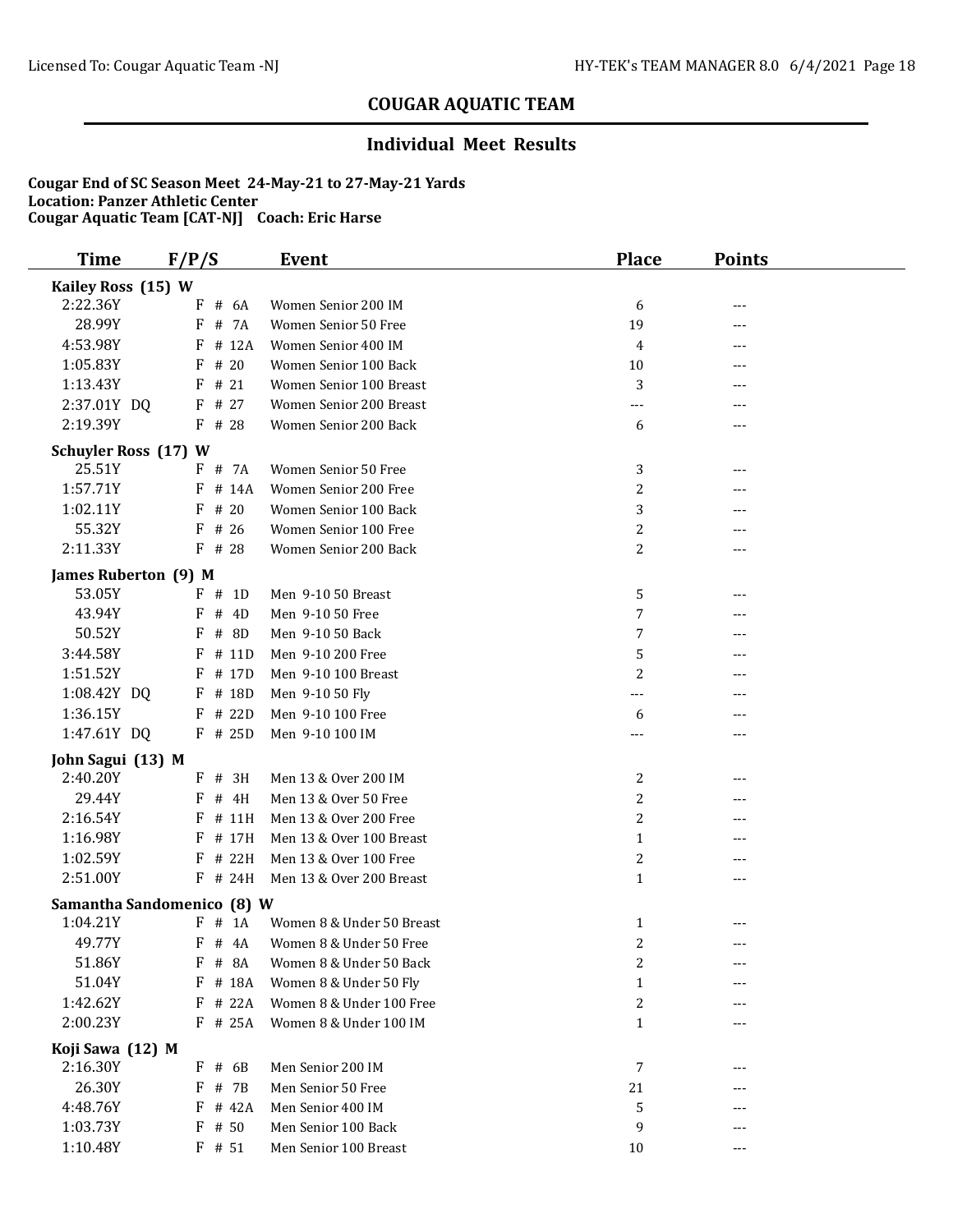### **Individual Meet Results**

| <b>Time</b>                    | F/P/S       | <b>Event</b>           | <b>Place</b>   | <b>Points</b> |  |
|--------------------------------|-------------|------------------------|----------------|---------------|--|
| Margaret Sawa (14) W           |             |                        |                |               |  |
| 5:42.12Y                       | F # 5A      | Women Senior 500 Free  | 11             | ---           |  |
| 26.87Y                         | # 7A<br>F   | Women Senior 50 Free   | 8              | ---           |  |
| 2:03.86Y                       | F<br># 14A  | Women Senior 200 Free  | 8              | ---           |  |
| 1:05.25Y                       | # 20<br>F   | Women Senior 100 Back  | 7              | ---           |  |
| 57.06Y                         | $F$ # 26    | Women Senior 100 Free  | 6              | ---           |  |
| 2:21.65Y                       | $F$ # 28    | Women Senior 200 Back  | 12             | ---           |  |
| David Slowinski (15) M         |             |                        |                |               |  |
| 22.86Y                         | $F$ # 7B    | Men Senior 50 Free     | 3              | ---           |  |
| 1:47.81Y                       | $F$ # 44A   | Men Senior 200 Free    | $\overline{c}$ | ---           |  |
| 2:00.94Y                       | F<br># 49   | Men Senior 200 Fly     | $\mathbf{1}$   | ---           |  |
| 50.15Y                         | $F$ # 56    | Men Senior 100 Free    | 3              | ---           |  |
| <b>Charlotte Stieve (17) W</b> |             |                        |                |               |  |
| 29.15Y                         | F # 7A      | Women Senior 50 Free   | 20             | ---           |  |
| 1:13.04Y                       | F # 13A     | Women Senior 100 Fly   | 12             | ---           |  |
| 1:11.23Y                       | # 20<br>F   | Women Senior 100 Back  | 22             |               |  |
| 1:04.28Y                       | # 26<br>F   | Women Senior 100 Free  | 26             | ---           |  |
| 2:35.94Y                       | $F$ # 28    | Women Senior 200 Back  | 20             | ---           |  |
| Noa Streater (9) W             |             |                        |                |               |  |
| 53.09Y                         | $F$ # 1C    | Women 9-10 50 Breast   | 5              | ---           |  |
| 36.62Y                         | # $4C$<br>F | Women 9-10 50 Free     | 3              | ---           |  |
| 42.89Y                         | # 8C<br>F   | Women 9-10 50 Back     | 3              | ---           |  |
| 2:02.60Y                       | $F$ # 17C   | Women 9-10 100 Breast  | 4              | ---           |  |
| 47.14Y                         | $F$ # 18C   | Women 9-10 50 Fly      | 3              | $- - -$       |  |
| Mark Suarez (12) M             |             |                        |                |               |  |
| 36.92Y                         | # 1F<br>F   | Men 11-12 50 Breast    | 1              | ---           |  |
| 2:30.78Y DQ                    | # 3F<br>F   | Men 11-12 200 IM       | $\cdots$       | ---           |  |
| 1:07.50Y                       | F # 10F     | Men 11-12 100 Fly      | 1              |               |  |
| 2:09.49Y                       | # 11F<br>F  | Men 11-12 200 Free     | $\mathbf{1}$   | ---           |  |
| 1:09.23Y                       | $F$ # 16F   | Men 11-12 100 Back     | $\mathbf{1}$   | ---           |  |
| 31.77Y                         | # 18F<br>F  | Men 11-12 50 Fly       | $\mathbf{1}$   | ---           |  |
| 1:00.39Y                       | # 22F<br>F  | Men 11-12 100 Free     | $\mathbf{1}$   | ---           |  |
| 1:09.81Y                       | F # 25F     | Men 11-12 100 IM       | $\mathbf{1}$   | $---$         |  |
| Elaura Thorngren (11) W        |             |                        |                |               |  |
| 45.19Y                         | $F$ # 1E    | Women 11-12 50 Breast  | 5              | ---           |  |
| 33.54Y                         | # 4E<br>F   | Women 11-12 50 Free    | 10             |               |  |
| 40.62Y                         | F # 8E      | Women 11-12 50 Back    | 7              |               |  |
| 2:34.80Y                       | F<br># 11E  | Women 11-12 200 Free   | 4              |               |  |
| 1:40.56Y                       | F<br># 17E  | Women 11-12 100 Breast | 6              |               |  |
| 41.96Y                         | F<br># 18E  | Women 11-12 50 Fly     | 9              |               |  |
| 1:12.16Y                       | $F$ # 22E   | Women 11-12 100 Free   | 5              | ---           |  |
| 1:30.69Y                       | F # 25E     | Women 11-12 100 IM     | 8              | ---           |  |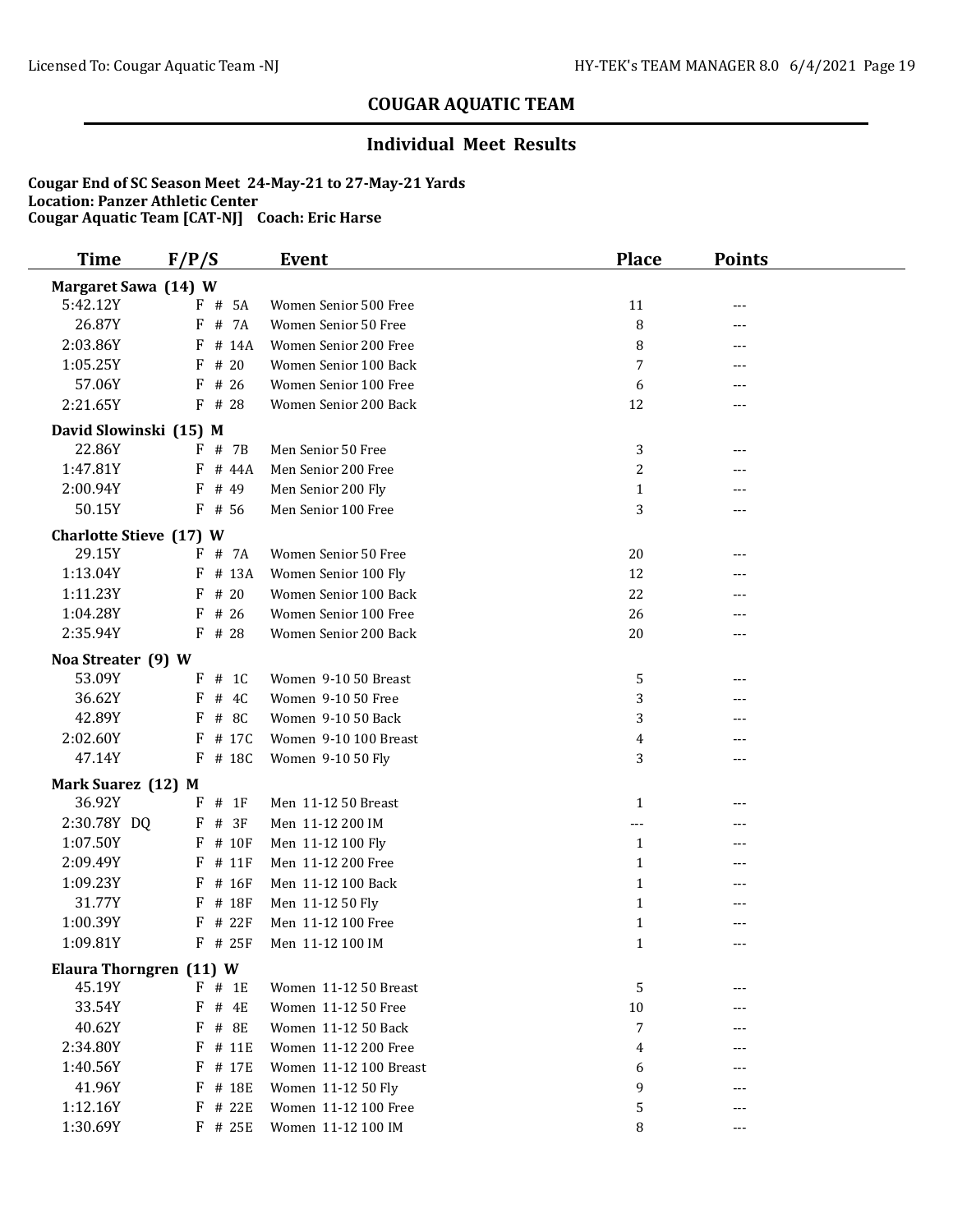### **Individual Meet Results**

| <b>Time</b>                    | F/P/S       | <b>Event</b>               | <b>Place</b>   | <b>Points</b> |
|--------------------------------|-------------|----------------------------|----------------|---------------|
| Maren Wheeler (13) W           |             |                            |                |               |
| 2:36.47Y                       | $F$ # 3G    | Women 13 & Over 200 IM     | $\mathbf{1}$   | ---           |
| 28.67Y                         | F<br># 4G   | Women 13 & Over 50 Free    | $\mathbf{1}$   |               |
| 1:13.43Y                       | # 16G<br>F  | Women 13 & Over 100 Back   | 2              | ---           |
| 1:20.54Y                       | # 17G<br>F  | Women 13 & Over 100 Breast | $\mathbf{1}$   |               |
| 1:02.68Y                       | # 22G<br>F  | Women 13 & Over 100 Free   | $\mathbf{1}$   |               |
| 2:54.44Y                       | $F$ # 24G   | Women 13 & Over 200 Breast | $\mathbf{1}$   |               |
| Kevin Whitworth (17) M         |             |                            |                |               |
| 4:42.02Y                       | F<br>$#$ 5B | Men Senior 500 Free        | $\mathbf{1}$   | ---           |
| 21.84Y                         | F<br># 7B   | Men Senior 50 Free         | 2              |               |
| 1:40.82Y                       | F<br># 44A  | Men Senior 200 Free        | $\mathbf{1}$   |               |
| 52.38Y                         | $F$ # 50    | Men Senior 100 Back        | $\mathbf{1}$   |               |
| 46.07Y                         | # 56<br>F   | Men Senior 100 Free        | $\mathbf{1}$   | ---           |
| 2:05.84Y                       | F # 58      | Men Senior 200 Back        | 5              | ---           |
| Lexi or Alexa Whitworth (12) W |             |                            |                |               |
| 2:37.30Y                       | $F$ # 3E    | Women 11-12 200 IM         | $\mathbf{1}$   | ---           |
| 28.30Y                         | # 4E<br>F   | Women 11-12 50 Free        | $\mathbf{1}$   | ---           |
| 32.70Y                         | # 8E<br>F   | Women 11-12 50 Back        | $\mathbf{1}$   |               |
| 1:10.03Y                       | # 16E<br>F  | Women 11-12 100 Back       | $\mathbf{1}$   |               |
| 32.33Y                         | # 18E<br>F  | Women 11-12 50 Fly         | $\mathbf{1}$   |               |
| 2:30.67Y                       | $F$ # 23E   | Women 11-12 200 Back       | $\mathbf{1}$   |               |
| 1:13.11Y                       | $F$ # 25E   | Women 11-12 100 IM         | $\mathbf{1}$   | ---           |
| Tristen Whitworth (15) M       |             |                            |                |               |
| 4:58.59Y                       | $F$ # 5B    | Men Senior 500 Free        | 2              | ---           |
| 25.24Y                         | F # 7B      | Men Senior 50 Free         | 17             |               |
| 1:52.97Y                       | F<br># 44A  | Men Senior 200 Free        | 4              |               |
| 2:04.38Y                       | F<br># 49   | Men Senior 200 Fly         | 4              | ---           |
| 53.34Y                         | $F$ # 56    | Men Senior 100 Free        | 11             |               |
| Jake Zarah (11) M              |             |                            |                |               |
| 46.19Y                         | $F$ # 1F    | Men 11-12 50 Breast        | 2              |               |
| 34.34Y                         | F<br>$#$ 4F | Men 11-12 50 Free          | 2              | ---           |
| 38.28Y                         | F<br>$#$ 8F | Men 11-12 50 Back          | $\overline{c}$ | ---           |
| 2:39.54Y                       | F # 11F     | Men 11-12 200 Free         | 3              | $---$         |
| 1:22.45Y                       | # 16F<br>F  | Men 11-12 100 Back         | 3              |               |
| 40.49Y DQ                      | F # 18F     | Men 11-12 50 Fly           |                |               |
| 1:13.29Y                       | $F$ # 22F   | Men 11-12 100 Free         | 4              |               |
| 1:23.83Y                       | $F$ # 25F   | Men 11-12 100 IM           | 3              |               |
| Shane Zarah (8) M              |             |                            |                |               |
| 1:07.94Y                       | $F$ # 1B    | Men 8 & Under 50 Breast    | 2              |               |
| 53.87Y                         | F<br># 4B   | Men 8 & Under 50 Free      | 3              |               |
| 58.43Y                         | F<br># 8B   | Men 8 & Under 50 Back      | 3              |               |
| 1:51.64Y DQ                    | F # 22B     | Men 8 & Under 100 Free     | ---            |               |